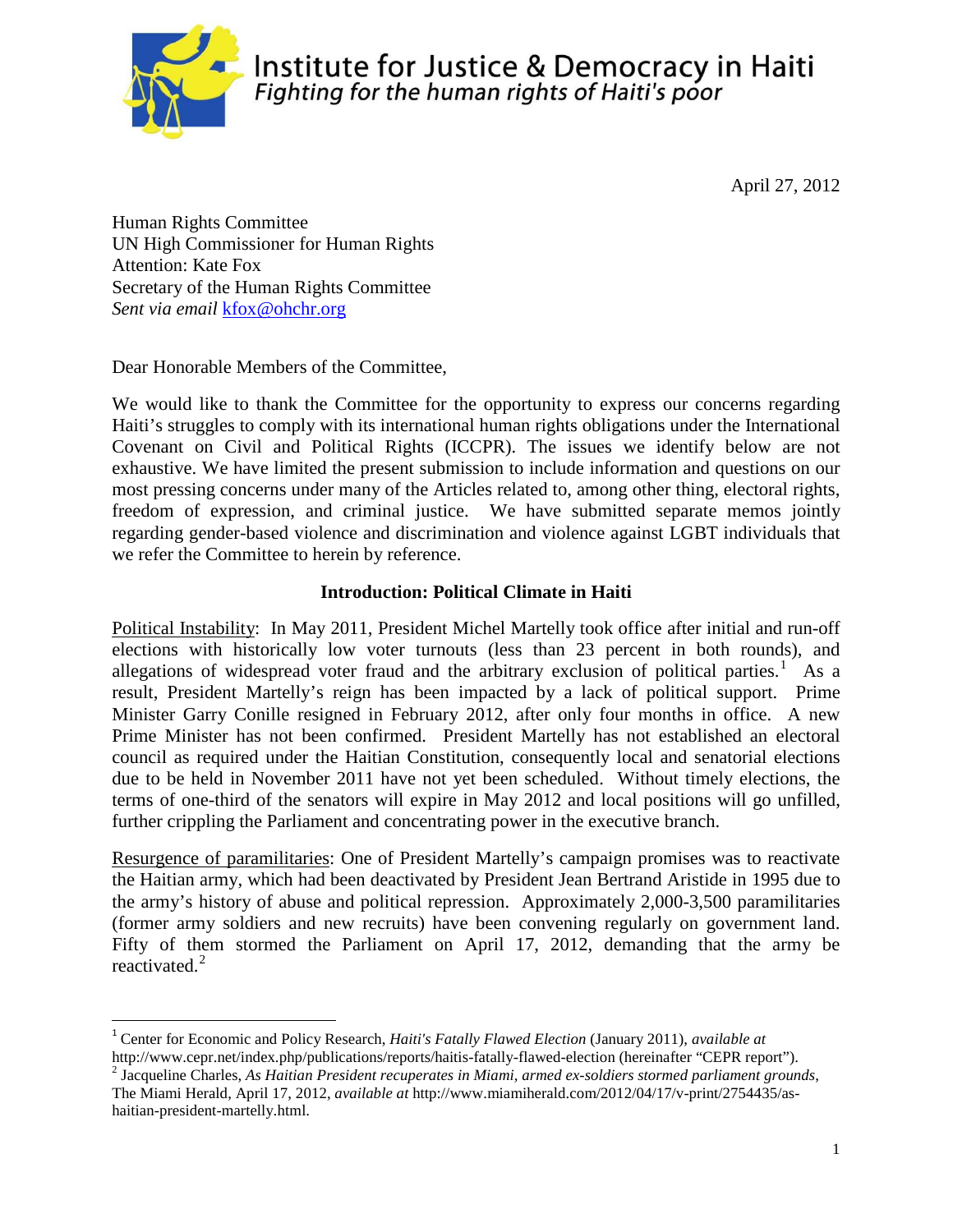Freedom of the Press: Journalists and human rights activists complain that President Martelly and his administration threaten journalists and interfere with the freedom of the press, including being hostile, insulting and making fun of the journalists when they ask controversial questions. On February 2, 2012, over 30 grassroots organizations and hundreds of demonstrators demanded that President Martelly respect journalists. [4](#page-1-0)

Prosecution of Jean Claude Duvalier: Despite Haiti's obligation under the ICCPR to try former dictator Jean Claude Duvalier for crimes against humanity, on January 30, 2012, a Haitian judge responsible for investigating the case dismissed all charges of crimes against humanity on the basis that the claims were beyond Haiti's statute of limitation. [5](#page-1-1) The government prosecutor also recommended dropping the embezzlement and corruption charges, but the investigating judge decided to let them stand.<sup>[6](#page-1-2)</sup> Such a trial would be the most significant human rights proceeding in Haitian history. It has the potential to end a long era of impunity, improve the performance of Haiti's judiciary, and deliver justice to the hundreds of thousands who were victims of the former "President-for-life."<sup>[7](#page-1-3)</sup> The dismissal is now on appeal.

Extrajudicial Forced Evictions in IDP camps: Over two years after the earthquake, about onehalf million Haitians still live in internally displaced persons (IDP) camps in and around Port-au-Prince.<sup>[8](#page-1-4)</sup> UN independent expert on the situation of human rights in Haiti, Michel Forst, called for a national urban planning strategy that would enable the displaced to return to communities guaranteeing normal living conditions and respect for their economic and social rights.<sup>[9](#page-1-5)</sup> Living conditions in the camps are inhumane and violate basic human rights as set forth in the Sphere Standards.<sup>[10](#page-1-6)</sup> One in five Haitians living in IDP camps faces active threats of forced eviction. For most camp residents, there is nowhere to go. The International Organization for Migration (IOM) records that approximately 75,000 individuals were forcibly evicted from camps between July 2010 and February 2012 - a three-fold increase of the number of people faced with eviction from a year ago in November.<sup>[11](#page-1-7)</sup> The Haitian Government has refused to take a stand against illegal forced evictions.

 <sup>3</sup> Sara Rafsky, *Was letter to Haiti website just part of Martelly's theatrics?*, CPJ Blog, February 24, 2012, *available* 

<span id="page-1-0"></span><sup>&</sup>lt;sup>4</sup> Defend.ht, *Haiti-Press: Protests Demand President Martelly to Respect Haitian Journalists*, February 7, 2012, *available at* [http://defend.ht/news/articles/community/2612-haiti-press-protesters-ask-martelly-to-respect-haitian](http://defend.ht/news/articles/community/2612-haiti-press-protesters-ask-martelly-to-respect-haitian-journalists)[journalists;](http://defend.ht/news/articles/community/2612-haiti-press-protesters-ask-martelly-to-respect-haitian-journalists) http://www.lenouvelliste.com/article.php?PubID=&ArticleID=102422. <sup>5</sup> The Guardian, *Baby Doc avoids human rights abuse charges in Haiti*, January 30, 2012, *available at*

<span id="page-1-1"></span><sup>&</sup>lt;code>http://www.guardian.co.uk/world/2012/jan/31/baby-doc-duvalier-charges-haiti. $^{\rm 6}$ Id.</code>

<span id="page-1-3"></span><span id="page-1-2"></span><sup>7</sup> Reed Brody, *['Baby Doc' Duvalier: His Victims Won't Forget](http://www.hrw.org/news/2011/01/27/baby-doc-duvalier-his-victims-wont-forget)* , The Miami Herald, January 27, 2011, *available at*  [http://www.hrw.org/news/2011/01/27/baby-doc-duvalier-his-victims-wont-forget.](http://www.hrw.org/news/2011/01/27/baby-doc-duvalier-his-victims-wont-forget)<br><sup>8</sup> William Booth, *Two years after the earthquake, Haiti is trying to clear tent cities, The Washington Post, February* 

<span id="page-1-4"></span><sup>19, 2012,</sup> *available at* http://www.washingtonpost.com/world/clearing-earthquake-camps-in-haiti-is-notpretty/2012/01/27/gIQAnxzNOR\_story.html.

<span id="page-1-8"></span><span id="page-1-5"></span><sup>9</sup> *Press Release of The UN Independent Expert Michel Forst on the situation of human rights in Haiti*,

<span id="page-1-6"></span>February 8, 2012, *available at* http://minustah.org/?p=34074.<br><sup>10</sup> Camp Benediction, et al., *Right to Housing, Submission to the UN Universal Periodic Review* (March 2011), *available at* http://ijdh.org/archives/17932,

<span id="page-1-7"></span><sup>&</sup>lt;sup>11</sup> Camp Coordination and Camp Management (CCCM) /E-Shelter Cluster, *Eviction Situation in Camps hosting Internally Displaced Persons (IDPs)* (February 2012), *available at* http://www.esheltercccmhaiti.info/jl/pdf/Eviction\_Report\_English\_Feb\_2012.pdf.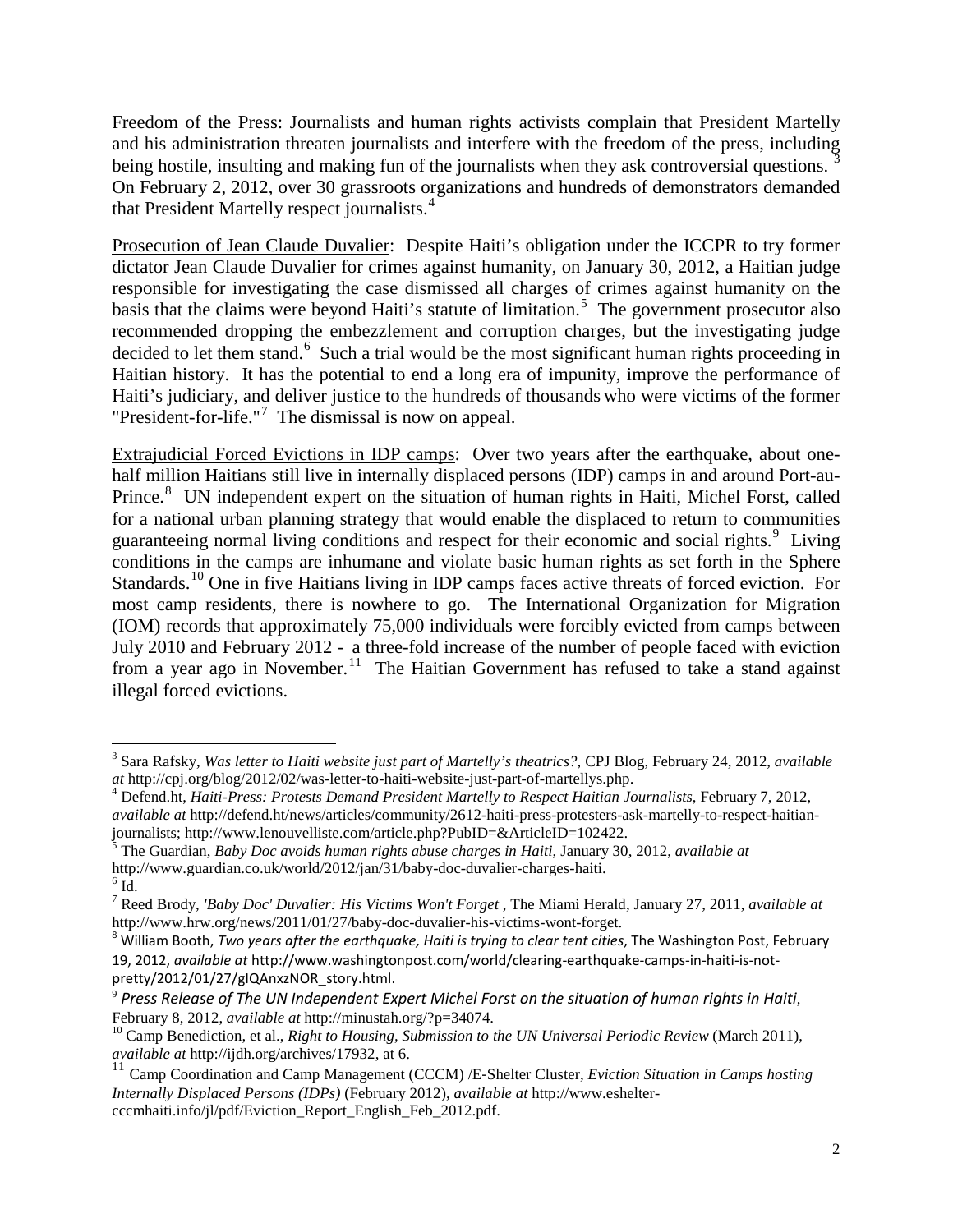## **ICCPR Violations by Article**

#### **Article 1.1 (Determination of Political Status)**

Election Fraud: In every election since April 2009, Haiti has not met its national and international commitments to hold fair elections expressing the will of the Haitian people. The Provisional Electoral Councils established by former President Rene Prèval through a process not recognized by the Haitian Constitution, systematically excluded several political parties in parliamentary and presidential elections in 2009, 2010 and 2011 without legal justification, including Haiti's largest political party.<sup>[12](#page-1-8)</sup> This systematic and repeated exclusion violates Haiti's domestic and international commitments to fair elections that reflect the will of the voters, the right of candidacy and freedom of association. The November 2010 elections, held nine months after the earthquake, were marred with voter disenfranchisement, disorganization, voting irregularities, fraud, and an arbitrary change in electoral results.<sup>[13](#page-2-0)</sup>

#### *Questions:*

- 1. What steps has the Haitian government taken to schedule senatorial elections to prevent the terms of one-third of the senate from expiring in May 2012?
- 2. What preparations have been made or will be made for the next set of elections to ensure that all eligible political parties may participate, and that all eligible voters are able to register to vote?
- 3. What steps has the Haitian government taken to prevent disorganization, voting irregularities, and fraud in future elections?
- 4. What will the government do in order to encourage free and full participation of all eligible political parties in future elections?
- 5. What is the government doing in order to establish an impartial and fair lawful permanent electoral council?

#### **Article 2.1 and 2.3 (Equal Application of Rights/Effective Remedies for Violations)**

<span id="page-2-2"></span>Access to judicial system: Under ICCPR Article 2.3, Haitians have a right to effective remedies including a right to competent legal systems of the state after their rights are violated. Most Haitians have little to no access to the formal justice system. Court fees and lawyers are too expensive for the poor to afford. Proceedings are conducted in French, which most Haitians do not speak. Elitist legal training conditions lawyers, judges, and prosecutors to give preferential treatment to the powerful while they discount the causes, testimonies, and legal needs of the poor.<sup>[14](#page-2-1)</sup> Poor women are particularly marginalized by the limited access to the justice system due

<sup>&</sup>lt;sup>12</sup> *The International Community Should Pressure the Haitian Government for Prompt and Fair Elections, INSTITUTE* FOR JUSTICE & DEMOCRACY IN HAITI (June 2010), *available at http://ijdh.org/archives/13138*, at 2-6.<br><sup>13</sup> CEPR report, *supra* note 1; see also *Haiti's November 28 Elections: Trying to Legitimize the Illegitimate*,

<span id="page-2-0"></span>INSTITUTE FOR JUSTICE & DEMOCRACY IN HAITI (November 2010), *available at* http://ijdh.org/archives/15456.

<span id="page-2-1"></span><sup>14</sup> Authors' conversations with Haitian lawyers and observations in hearings before Haitian judges, 2010-2011; *see also* Brian Concannon, Jr., *Beyond Complementarity: The International Criminal Court and National Prosecutions, A View from Haiti*, 32 COLUM. HUMAN RIGHTS L. REV. 201, 212-13 (2000).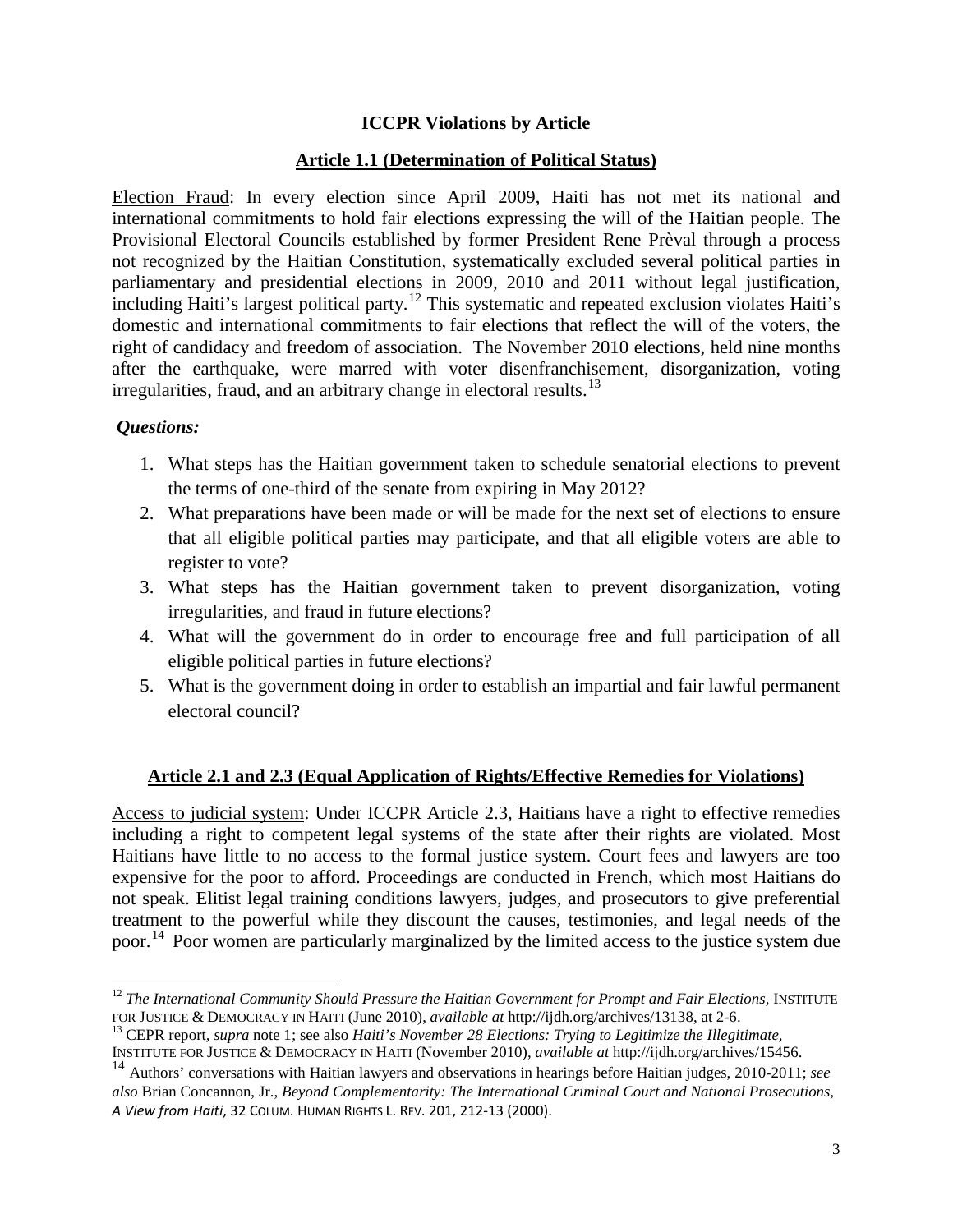to deep-rooted gender discrimination and the added economic disenfranchisement they face.<sup>[15](#page-2-2)</sup> With the exception of some legal assistance programs for prisoners, very few legal services institutions expressly challenge the violently unjust social structures in Haiti that keep the decks stacked against the poor.

Labor and employment remedies: The Haitian government has failed to effectively monitor and enforce the labor code. The International Labor Organization's (ILO) Better Works Program has exposed major compliance violations in Haiti's textile industry, including attacks on freedom of association and collective bargaining, occupational safety and health standards, and worker hours, including forced overtime.<sup>[16](#page-3-0)</sup> Exclusion from the courts, including the Labor Court, prevents workers from enforcing their labor and employment rights, making them vulnerable to illegal firing or exploitation.<sup>[17](#page-3-1)</sup> Sexual harassment is not prohibited under Haiti's labor code, though such conduct constitutes discrimination based on gender, which is prohibited under Article  $2.1<sup>18</sup>$  $2.1<sup>18</sup>$  $2.1<sup>18</sup>$ 

Extrajudicial Forced Evictions in IDP camps: Exclusion from the courts also allows selfproclaimed landowners to illegally evict thousands of residents from IDP camps without proving legal ownership of the land. To legally evict under Haitian law, a landowner must show proof of legal title in court and serve a summons on each individual who occupies the disputed land.<sup>[19](#page-3-3)</sup> In addition, the Haitian Constitution limits the right to private property if it is "contrary to the general public interest."[20](#page-3-4) The vast majority of camp evictions by-pass the legal system and rely on methods of force or coercion. In November 2010, the Inter-American Commission on Human Rights recommended that the Haitian government adopt a moratorium on expulsions and that IDP residents have access to legal recourse before a tribunal.<sup>21</sup> The Haitian government failed to implement these recommendations and families facing eviction have little to no legal recourse.

Prosecution of Jean-Claude Duvalier: Despite Haiti's obligation under the ICCPR to try former dictator Jean Claude Duvalier for crimes against humanity, on January 30, 2012, a Haitian judge responsible for investigating the case dismissed all charges of crimes against humanity on the basis that the claims were beyond Haiti's statute of limitation.<sup>[22](#page-3-6)</sup> The government prosecutor also recommended dropping the embezzlement and corruption charges, but the investigating judge

 <sup>15</sup> Lisa Davis & Blaine Bookey, *Fanm Ayisyen Pap Kase: Respecting The Right to Health of Haitian Women and Girls*, 13 HEALTH & HUM. RTS. J. 1 (2011), http://hhrjournal.org/index.php/hhr/article/view/410/618 (last visited Aug. 20, 2011).

<span id="page-3-0"></span><sup>16</sup> *Better Work Haiti: Garment Industry 1st Biannual Report under the HOPE II Legislation*, International Labour Office, International Finance Corporation, Geneva, October 19, 2010. Also see *2007 Annual Survey of violations of*  trade union rights, available at [http://survey07.ituc-csi.org/getcountry.php?IDCountry=HTI&IDLang=EN.](http://survey07.ituc-csi.org/getcountry.php?IDCountry=HTI&IDLang=EN)<br><sup>17</sup> Anten Ouvriye, et al., *Labor Rights, Submission to the United Nations Universal Periodic Review* (March 2011),

<span id="page-3-1"></span>*available at* http://ijdh.org/archives/17948.<br><sup>18</sup> Id.<br><sup>19</sup> Haitian Code of Civil Procedure, articles 35-37 and 64.

<span id="page-3-2"></span>

<span id="page-3-5"></span><span id="page-3-4"></span><span id="page-3-3"></span><sup>&</sup>lt;sup>20</sup> HAITI CONST. art. 36-3 (1987).<br><sup>21</sup> Institute for Justice & Democracy in Haiti, et al., *Petition for Precautionary Measures Submitted to the IACHR* (November 2010), *available at* http://ijdh.org/archives/17712 (hereinafter "Petition to IACHR"). See also, *IACHR Expresses Concern Over Situation in Camps for Displaced Persons in Haiti*, November 18, 2010, *available at* http://ijdh.org/archives/15413/ (hereinafter "IACHR Expresses Concern").

<span id="page-3-6"></span><sup>22</sup> The Guardian, *Baby Doc avoids human rights abuse charges in Haiti*, January 30, 2012, *available at* http://www.guardian.co.uk/world/2012/jan/31/baby-doc-duvalier-charges-haiti.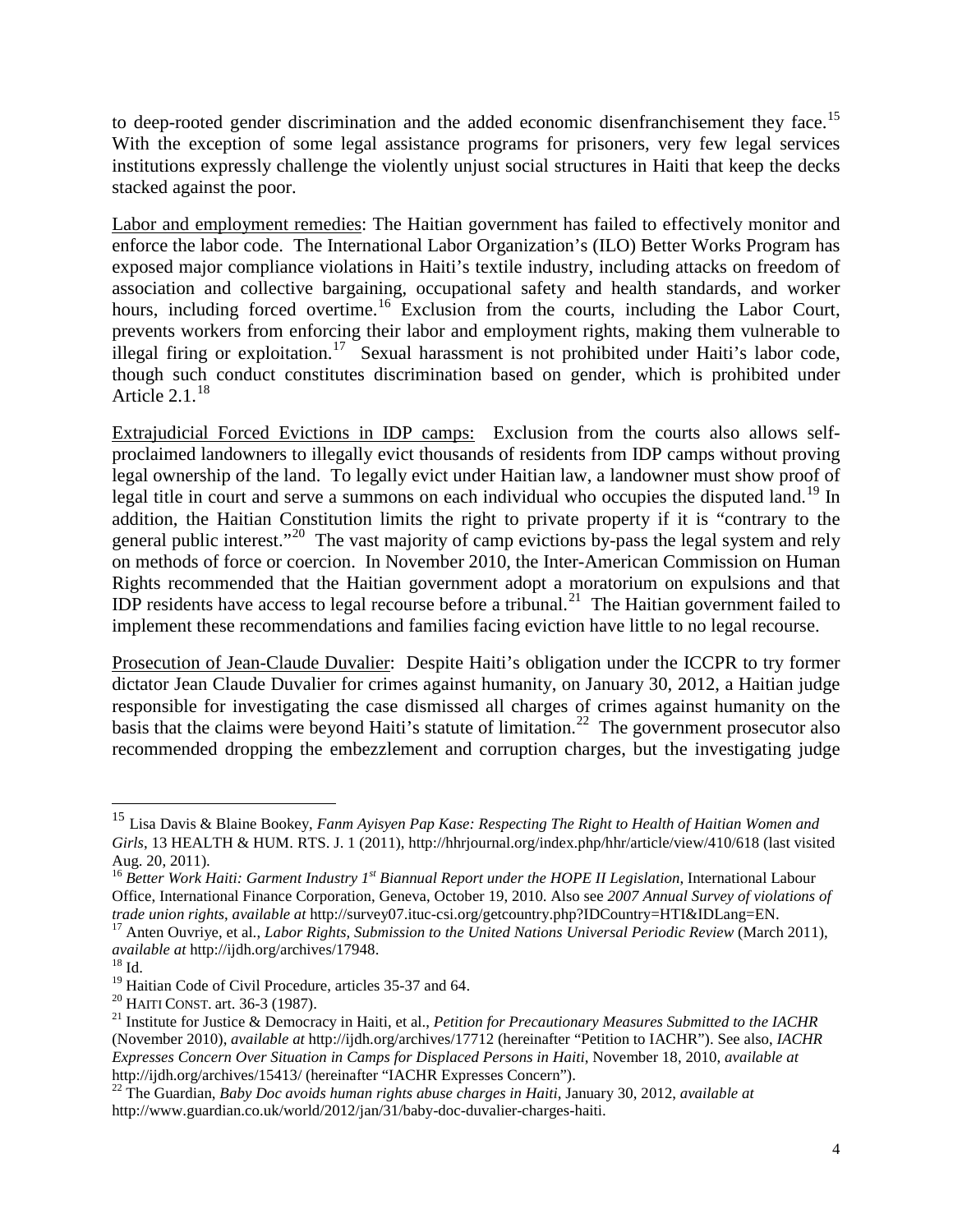decided to let them stand.<sup>23</sup> Such a trial would be the most significant human rights proceeding in Haitian history. It has the potential to end a long era of impunity, improve the performance of Haiti's judiciary, and deliver justice to the hundreds of thousands who were victims of the former "President-for-life."[24](#page-4-0)

The UN and the Inter-America Commission on Human Rights (IACHR) expressed their concerns over the judge's invocation of statute of limitations on the crimes against humanity, which denies the rights to truth, justice and reparations to the victims.<sup>[25](#page-4-1)</sup> The High Commissioner for Human Rights has reminded Haiti of its absolute obligation to investigate Duvalier's well documented serious human rights violations and to prosecute those responsible for them.<sup>[26](#page-4-2)</sup> The dismissal is now on appeal.

- 1. Given the unequal bargaining power between workers and employers, what is the government doing presently to enforce the labor code and ensure that impoverished laborers have access to legal remedies for labor and employment violations by their employers?
- 2. What steps is the Haiti government taking to strengthen the labor ministry to ensure accountability worker' rights are protected and promoted, and to ensure legal redress and not impunity in the face of violations?
- 3. What steps has the government taken to update the labor code to prohibit sexual harassment in the workplace and afford victims of gender discrimination with adequate legal recourse and remedies?
- 4. What is the Haitian government doing to ensure that residents of IDP camps threatened with eviction are provided access to legal recourse and remedies before a tribunal or an equivalent grievance mechanism so that their legal rights are protected?
- 5. What steps has the Haitian government taken to comply with the Precautionary Measures issued by the Inter-American Commission in November 2010 that recommends offering access to legal recourse of Haitians displaced by the earthquake and living in IDP camps?
- 6. What steps has the Haitian judicial system taken to guarantee greater access to the court system to Haitians, including the provision of legal aid for the poor and making sure that all proceedings are language accessible.

<span id="page-4-3"></span><span id="page-4-0"></span><sup>&</sup>lt;sup>23</sup> Id.<br><sup>24</sup> Reed Brody, *['Baby Doc' Duvalier: His Victims Won't Forget](http://www.hrw.org/news/2011/01/27/baby-doc-duvalier-his-victims-wont-forget)*, The Miami Herald, January 27, 2011, *available at* <br>http://www.hrw.org/news/2011/01/27/baby-doc-duvalier-his-victims-wont-forget.

<span id="page-4-1"></span><sup>&</sup>lt;sup>25</sup> UN News Center, *Former Haitian leader must face charges for human rights abuses, says UN*, January 31, 2012, *available at* [http://ijdh.org/archives/24560;](http://ijdh.org/archives/24560) see also *Press Release: IACHR Urges the Haitian Authorities to Investigate, Try and Punish the Grave Violations to Human Rights*, February 1, 2012, *available at* 

<span id="page-4-2"></span>[http://ijdh.org/archives/24662.](http://ijdh.org/archives/24662) <sup>26</sup> *Press Release: UN Human Rights chief offers Haitian authorities assistance in Duvalier case*, February 1, 2011, *available at* http://ijdh.org/archives/18126*.*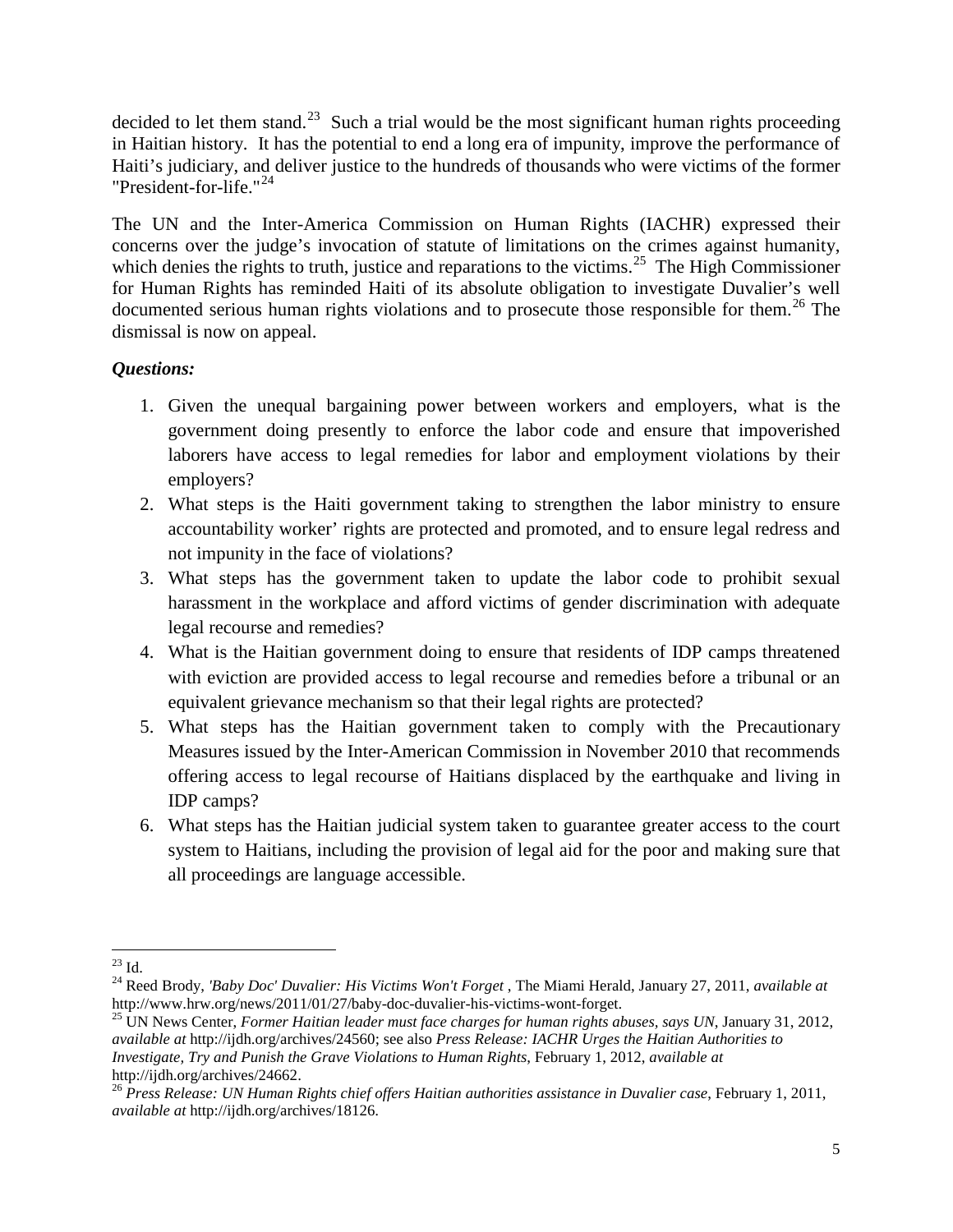- 7. How has the Haitian government ensured that it upholds its obligation to provide an impartial and fair judicial process and effective remedy to victims alleging crimes against humanity against Jean-Claude Duvalier?
- 8. What steps are being taken by the Haitian government, including the Ministry of Justice, to ensure that the appeal of the dismissal of crimes against humanity against Jean-Claude Duvalier is handled fairly and without any political interference?

#### **Article 4 (Derogation From Articles)**

It is our understanding that the Haitian government did not take the appropriate measures that may have allowed it under article 4 to derogate from its obligations under some of the articles of this covenant following the January 12, 2010 earthquake. Accordingly, all articles remain in full force.

#### **Article 6 (Right to Life)**

Cholera: The cholera outbreak began in October 2010, ten months after Haiti's tragic earthquake, and "has become one of the largest cholera epidemics in modern history" according to the Pan-American Health Organization (PAHO).<sup>[27](#page-4-3)</sup> As acknowledged by the UN's Special Envoy to Haiti, Bill Clinton, UN troops introduced the cholera bacterium "into the waterways of Haiti, into the bodies of Haitians" and, as such, were the "proximate cause" of the epidemic.<sup>28</sup> To date, at least 7,200 Haitians have died from the disease and more than 530,000 people have been infected.<sup>[29](#page-5-1)</sup> According to PAHO, Haiti is one of the most underserved countries in the world in terms of water and sanitation infrastructure.<sup>[30](#page-5-2)</sup> These infrastructural weaknesses have made Haiti particularly susceptible to water-borne disease. Cholera will likely persist in Haiti absent the development of water and sanitation systems.<sup>[31](#page-5-3)</sup> On January 12, 2012, the presidents of Haiti and the Dominican Republic, joined by UN agencies PAHO, World Health Organization and UNICEF and the U.S. Center for Disease Control, appealed to donor countries to honor pledges and provide funds for water and sanitation infrastructure.<sup>[32](#page-5-4)</sup>

Extrajudicial Forced Evictions in IDP camps: The forced evictions in IDP camps by means of attacks or other acts of violence especially when perpetrated by State agents, constitute a clear and blatant violation of the right to life. There have been reports of violence and threats of violence by the Haitian police in dozens of IDP camps, and was the subject of a petition for precautionary measures to the Inter-American Commission on Human Rights.<sup>[33](#page-5-5)</sup> Camp residents

<span id="page-5-0"></span><sup>27</sup> Medicalxpress.com, "Haiti cholera death toll nears 7,000: expert" (Jan. 6, 2012) (quoting Jon Andrus, PAHO). <sup>28</sup> *Clinton : UN Soldier Brought Cholera to Haiti*, USA Today (March 7, 2012), *available at*

http://www.usatoday.com/news/world/story/2012-03-07/haiti-cholera/53402748/1.

<span id="page-5-6"></span><span id="page-5-1"></span><sup>&</sup>lt;sup>29</sup> Ministère Haitien de la Santé Publique et de la Population, *Rapport de Cas*, 20 Janviér 2012, *available at http://www.mspp.gouv.ht/site/downloads/Rapport%20journalier%20MSPP%20du%2020%20janvier%202012.pdf.* <sup>30</sup> Dr. Luiz Augusto Cassanha Galvão, Congressional Briefing, *Cholera and the Human Right to Health In Post-*

<span id="page-5-3"></span><span id="page-5-2"></span>*Earthquake Haiti*, April 18, 2012. 31 Deborah Sontag, *In Haiti, Global Failures on a Cholera Epidemic*, The New York Times, March 31, 2012, *available at* http://www.nytimes.com/2012/04/01/world/americas/haitis-cholera-outraced-the-experts-and-tainted-

<span id="page-5-4"></span>the-un.html?pagewanted=all.<br><sup>32</sup> PAHO, Experts Call for Major Investment in Water and Sanitation to End Cholera in Haiti and the Dominican Republic (Jan. 12, 2012), http://new.paho.org/blogs/haiti/?p=2182.

<span id="page-5-5"></span><sup>&</sup>lt;sup>33</sup> Petition to IACHR and IACHR Expresses Concern, supra note 21.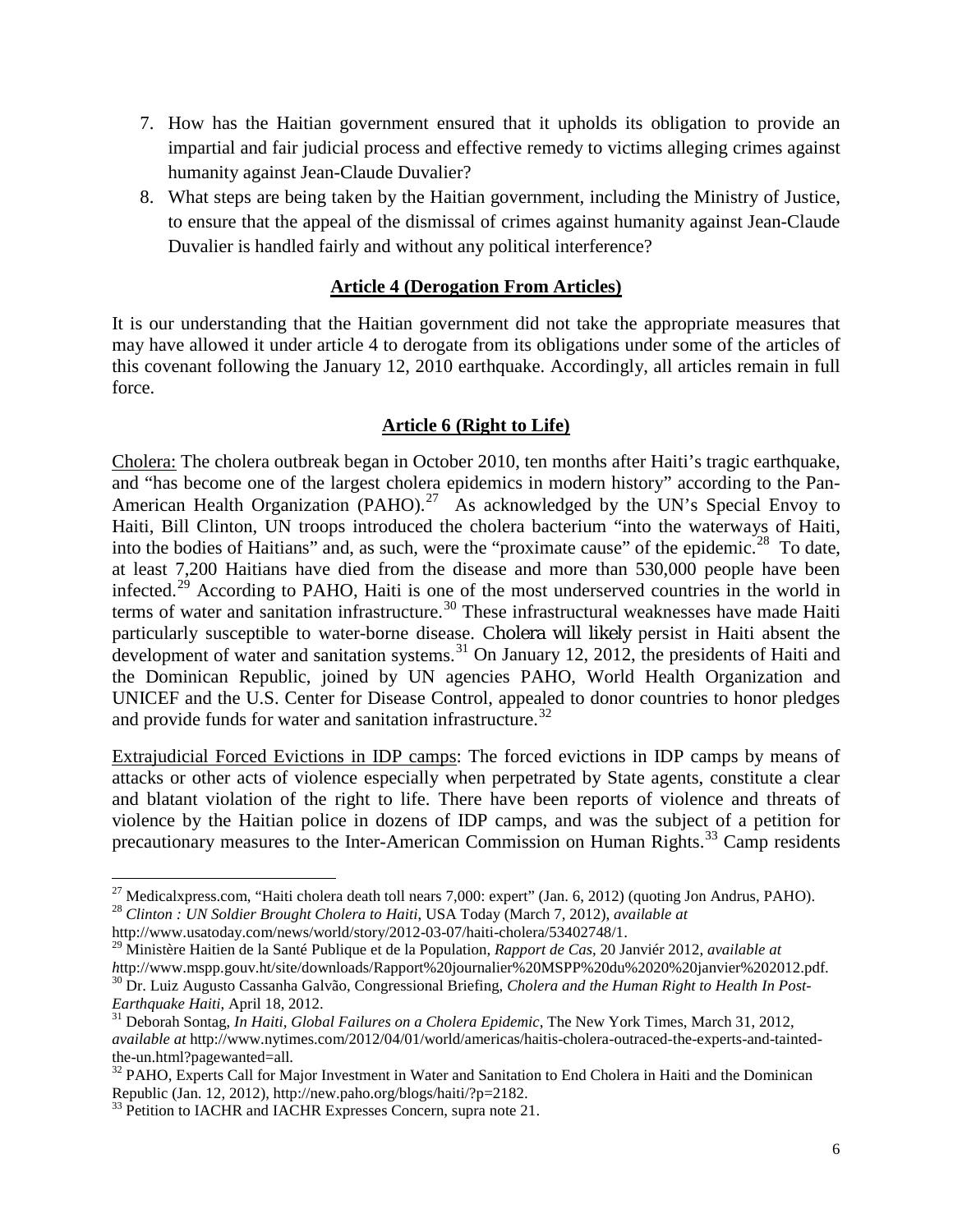have reported gun shots, police brutality, physical and verbal threats and harassment all with the purpose of evicting displaced Haitians from their respective camps.<sup>[34](#page-5-6)</sup> ICCPR Article 6's positive obligation to protect and preserve the right to life of its citizens requires the government of Haiti to take proactive measures to prevent these attacks and to provide basic human rights to families and communities living in the displacement camps.

Recognizing an increasing humanitarian disaster, the UN negotiated with the Haitian government a three-week moratorium on evictions from April 22, 2010 to May 13, 2010. This period has long since passed, and even during the moratorium, human rights observers continued to document unlawful evictions. In November 2010, the Inter-American Commission on Human Rights recommended that the Haitian government adopt a moratorium on expulsions, and that those illegally expelled from the camps be transferred to places that meet minimum health and security conditions and have access to legal recourse before a tribunal.<sup>[35](#page-6-0)</sup> The Haitian government failed to implement these recommendations.

# *Questions:*

- 1. What steps has the Haitian government taken to build its water infrastructure? What steps has the government taken to improve its medical care to treat waterborne diseases?
- 2. What has the Haitian government done to prevent violence against IDP camp residents facing threats of eviction, in particular, women, girls, the elderly, and other vulnerable populations?
- 3. What steps has the Haitian government taken to work with and support the efforts of the UN agencies PAHO, World Health Organization and UNICEF and the U.S. Center for Disease Control to provide water and sanitation infrastructure in Haiti?

# **Article 7 (Freedom from Torture and CID Treatment)**

Prisoners: Government agents routinely subject Haiti's prisoners to torture or CID treatment or punishment. When interviewed, 40% of prisoners in a May 2009 census in three prisons claimed that they were subject to torture or other abusive treatment by government agents.<sup>[36](#page-6-1)</sup> These high numbers of self-reports combined with several established cases of torture by government agents indicate that custodial torture is regular and frequent in Haiti. Despite having laws that prohibit torture and other CID treatment or punishment, government agents continue to employ such practices with impunity.<sup>[37](#page-6-2)</sup> Frequent forms of torture in police holding cells include beatings with hands, feet and common items like sticks or bottles, and weapons including pistols, rifles, and nightsticks.[38](#page-6-3) Reports document that the physical consequences of such behavior include scars,

<span id="page-6-1"></span><span id="page-6-0"></span>

<sup>&</sup>lt;sup>34</sup> Petition to IACHR, supra note 21.<br><sup>35</sup> IACHR Expresses Concern, supra note 21.<br><sup>36</sup> INST. FOR JUSTICE & DEMOCRACY IN HAITI & BUREAU DES AVOCATS INTERNATIONAUX, HEALTH IN HUMAN RIGHTS IN PRISON PROJECT (2009), *available at* http://ijdh.org/wordpress/wp-

<span id="page-6-2"></span><sup>&</sup>lt;sup>37</sup> See HUMAN RIGHTS WATCH, WORLD REPORT 2008-HAITI (2008), *available at* http://www.unhcr.org/refworld/country,,,,HTI,4562d94e2,47a87c0446,0.html (2008).

<span id="page-6-3"></span><sup>&</sup>lt;sup>38</sup> Interview with Mario Joseph, Attorney, Bureau des Avocats Internationaux, in Port-au-Prince, Haiti (July 24, 2009).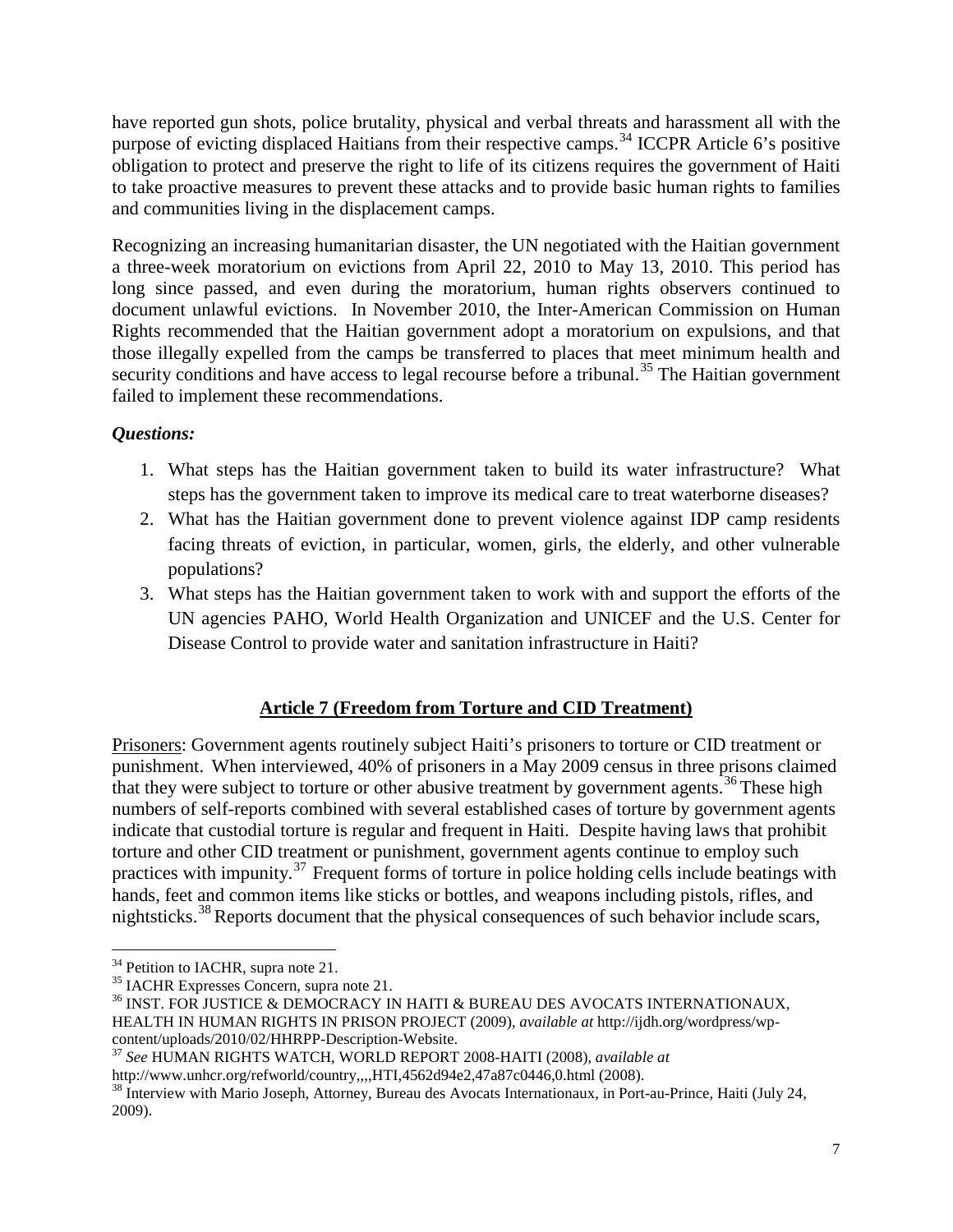pain, internal injuries, vision loss, dental problems, and difficulty walking, sleeping, and performing other daily activities.<sup>[39](#page-6-2)</sup> The abuse extends beyond traditional notions of torture. Independent Expert Michael Forst has repeatedly found that the conditions in Haiti's prisons are tantamount to "cruel, inhuman or degrading treatment because of overcrowding and poor sanitation."<sup>[40](#page-7-0)</sup>

Extrajudicial Forced Evictions in IDP camps: As described above (see section under ICCPR Article 6, p. 6), the government has forcefully displaced earthquake victims out of their tent dwelling in IDP camps, which also constitutes CID treatment. Residents have suffered verbal and physical harassment at the hands of the police. Residents have been beaten with sticks and fists, others have been threatened with guns, and some have awoken to gun shots being fired while police driven bulldozers and trucks raze the remaining structures in the camp without providing prior warning to the camp's inhabitants.<sup>[41](#page-7-1)</sup>

- 1. What is the government doing to ensure that minimum prison conditions are met, and that the criminal justice system is fair, provides all citizens with due process of law, and does not undermine the basic human rights of all citizens?
- 2. What is the government doing to assure that prisons are operated in accordance with standards that respect human dignity, and guarantees the right to life, health, and respect of the human person for all citizens without distinction as required under the Haitian Constitution?
- 3. What is the government doing to carry out the reform of the criminal justice system articulated in the Action Plan for Recovery and Development?
- 4. What is the government doing to prevent government agents from perpetrating crimes on prisoners such as torture and other cruel, inhumane and degrading treatment or punishment with impunity?
- 5. What is the government doing to ensure compliance with the 2008 binding judicial decision in *Yvon Neptune v. Haiti* by the Inter-American Court on Human Rights that ordered the government to develop a plan to bring its "inhumane" prisons in line with minimum international standards within two years?
- <span id="page-7-2"></span>6. How will Haiti ensure that torture and cruel, inhumane and degrading treatment is prosecuted and does not occur in any location under its jurisdiction, power or effective control? How does Haiti propose to give effective remedy to those who have been subject to torture or cruel, inhumane and degrading treatment under its jurisdiction?
- 7. What steps has the Haitian government taken to prevent violent and forceful evictions from post-earthquake IDP camps and protect victims?
- 8. What solutions does the government have to prevent further people from being subjected to cruel, inhumane and degrading treatment during threats of evictions from IDP camps?

<span id="page-7-0"></span><sup>&</sup>lt;sup>39</sup> Id.<br><sup>40</sup> U.N. Independent Expert on the Situation of Human Rights in Haiti, *Report of the Independent Expert on the Situation of Human Rights in Haiti*, ¶ 58, U.N. Doc. A/HRC/11/5 (Mar. 26, 2009) (by Michel Forst). <sup>41</sup> Petition to IACHR, supra note 21.

<span id="page-7-1"></span>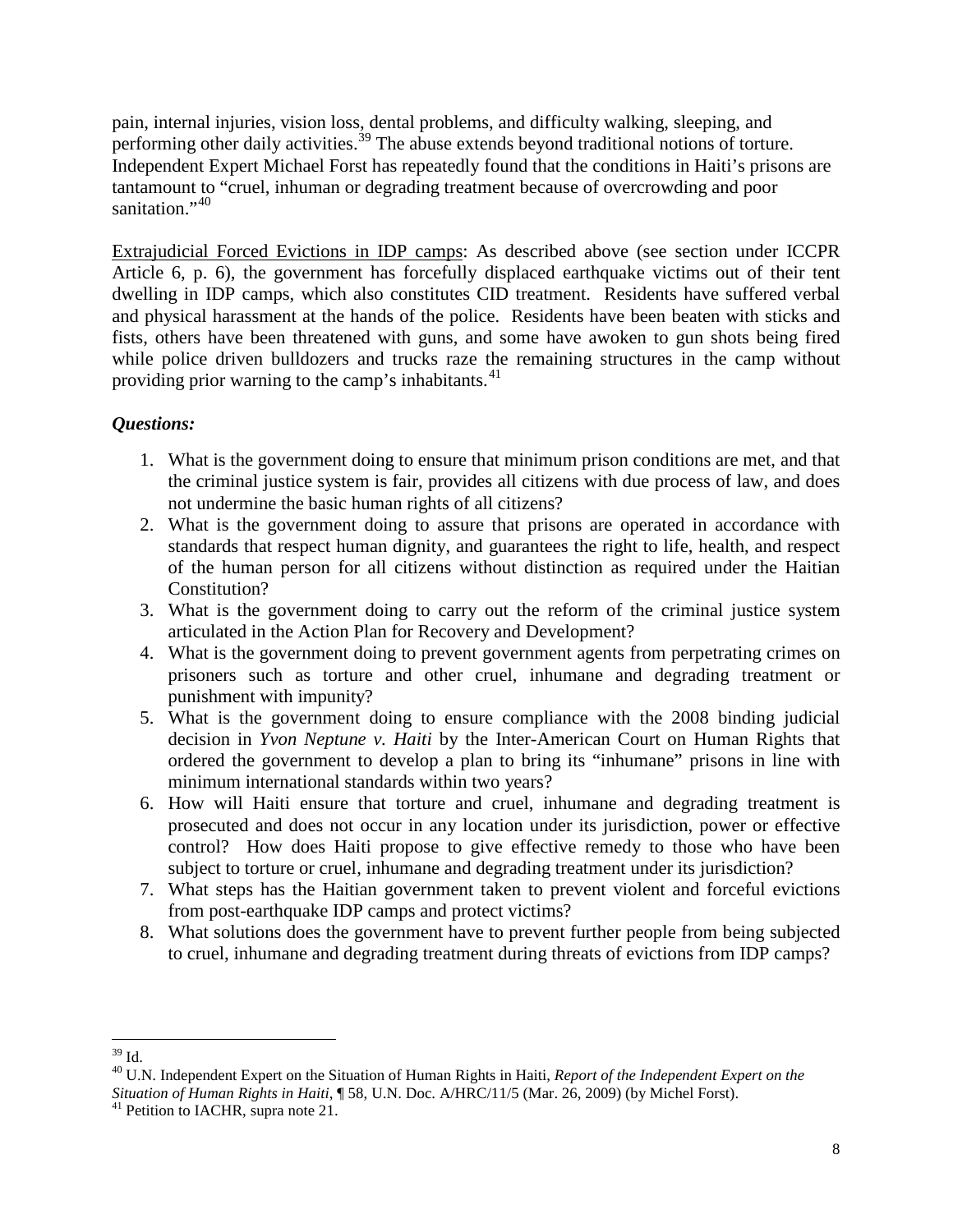#### **Article 8 (Prohibition of Slavery and Forced Labor)**

*Reskavèk* children: It is estimated that between 150,000 and 500,000 children in Haiti are *restavèks*, or child domestic servants.[42](#page-7-2) An additional estimated 3,000 Haitian *restavèks* live and work in the Dominican Republic.<sup>[43](#page-8-0)</sup> A recent survey found that  $16$  percent of all Haitian children were *restavèks*, and in one Port-au-Prince slum, Cite Soleil, 40 percent of children surveyed were restavèks. [44](#page-8-1) *Restavèk*s are generally children, sometimes as young as five, of poor families who are sent to stay with less poor, urban families and work as unpaid domestic servants for those families. Families often send their children to urban centers with the hopes they will be provided a primarily education, which is guaranteed under the Haitian constitution but rarely provided.<sup>[45](#page-8-2)</sup>

A *restavèk* generally works ten to fourteen hours a day without compensation.<sup>[46](#page-8-3)</sup> Approximately two-thirds of *restavèks* are girls, and are particularly vulnerable to the sexual abuse of males in the host family.<sup>[47](#page-8-4)</sup> She wakes up before the host family and goes to bed after the host family. In addition to forcing a *restavèk* to work long hours, most often without access to school, host families also fail to properly care for *restavèk* children; they are often so malnourished that on average, a fifteen year old *restavèk* stands four centimeters shorter and weighs twenty kilograms less than the average Haitian child.<sup>[48](#page-8-5)</sup> The Haitian agency charged with implementation of laws protecting children (the Brigade for the Protection of Minors) has not demonstrated a capacity to investigate, combat and seek redress for violations.<sup>[49](#page-8-6)</sup>

- 1. What steps has the Haitian government taken to reduce and ultimately eliminate the incidence of unlawful child labor, in particular, the phenomenon of *Restavek* children?
- 2. Is the government taking steps to strengthen the Brigade for the Protection of Minors charged with implementation of laws protecting children by developing its capacity to investigate, combat and seek redress for violations, and if so, what steps?
- 3. What steps, if any, has the Haitian government taken to implement the 2009 recommendations by the Special Rapporteur on Contemporary Forms of Slavery to: establish a national commission on children, with special attention paid to vulnerable

<span id="page-8-7"></span> <sup>42</sup> Restavek Freedoom, et al., *Restavèk: The Persistence of Child Labor and Slavery, Submission to the United Nations Universal Periodic Review* (March 2011), *available at* http://ijdh.org/archives/17969 (hereinafter "Restavek Freedom Report"). See also, Gulnara Shahinian, *Promotion and Protection of All Human Rights, Civil, Political, Economic, Social and Cultural Rights, Including The Right To Development: Report of the Special Rapporteur on Contemporary Forms of Slavery, Including Its Causes and Consequences*, Addendum 7 (Sept. 2009) *available at*  http://www.unhcr.org/ refworld/type,MISSION,,,4ac0c6b42,0.html (noting the difficult of determining the exact number of restavek children in Haiti).

<span id="page-8-0"></span><sup>43</sup> United States Department of State, *Haiti: Special Case* in TRAFFICKING IN PERSONS REPORT 2010 *available at*  http://www.state.gov/g/tip/rls/tiprpt/2010/142763.htm.

<span id="page-8-1"></span><sup>44</sup> Glenn R. Smucker, et. al. Lost Childhoods in Haiti: Quantifying Child Trafficking, Restavèks, & Victims of Violence 31-32 (November 2009) *available at* http://www.crin.org/resources/infodetail.asp?id=2149[hereinafter Smucker Report].<br><sup>45</sup> Restavek Freedoom Report, supra note 42.

<span id="page-8-2"></span>

<span id="page-8-3"></span><sup>&</sup>lt;sup>46</sup> United States Department of Labor Bureau of International Labor Affairs, Haiti, *available at* http://www.dol.gov/ilab/media/reports/iclp/Advancing1/html/haiti.htm.

<span id="page-8-4"></span><sup>&</sup>lt;sup>47</sup> Jacky Delorme, Haiti: Tarnished Children 7 (2004) *available at* www.beyondborders.net/docs/restavek-report.pdf.<br><sup>48</sup> Jennifer Zimmerman, Human Rights, Security, and Development in Haiti, MIGRATION 18, 18 (Sept. 2006)

<span id="page-8-5"></span>

<span id="page-8-6"></span><sup>49</sup> Restavek Freedoom Report, supra note 42.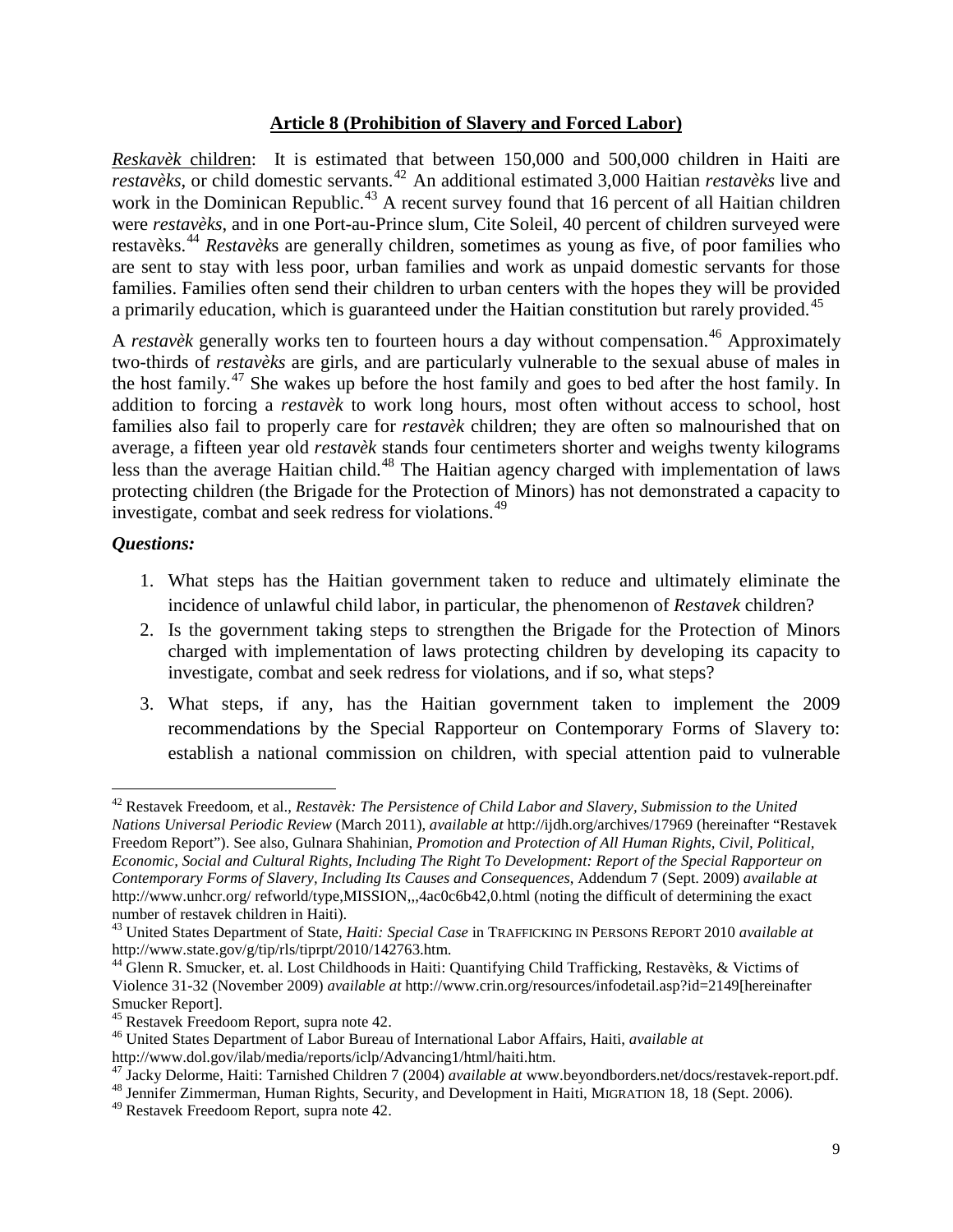children, to monitor and ensure protection of their rights, and to launch a public information and sensitization campaign on child slavery and bondage, in particular the practice of *restavèk*?

- 4. What progress has been made in establishing a registration system for all children born in Haiti to aid in the reunification of children with biological parents when they become separated from them and to aid in the prevention of trafficking?
- 5. What steps has the Haitian government taken to combat the root causes of *restavèk*, in particular improvements to the water infrastructure, development of a national public school system, and the creation of job programs for biological and host parents?
- 6. What steps, if any, has the Haitian government taken to increase monitoring of its border with the Dominican Republic to prevent the trafficking of children to the Dominican Republic and abroad to be entered into child slavery?
- 7. What steps is the Haitian government taking to diminish the supply of *restavèk* by increasing opportunities for rural families to provide for their families, for example, by investing in schools, healthcare and agricultural in rural areas.

## **Article 9 (Right to Liberty and Security of Person)**

Pretrial detention: Criminal defendants are not afforded access to judicial remedies. Between 80-90% of all prisoners in Haiti have not been tried.<sup>[50](#page-8-7)</sup> Under Haitian law, defendants are entitled to a trial within four months, or they have the right to contest their detention in court.<sup>[51](#page-9-0)</sup> In reality, defendants spend an average of 408 days in pretrial detention.<sup>[52](#page-9-1)</sup> Some prisoners are held longer than the maximum allowable sentence for their offense, whether convicted or in prolonged pretrial detention.[53](#page-9-2) Others remain incarcerated even after they have been acquitted of all charges.[54](#page-9-3)

Prolonged pretrial detention is also partly a result of resource and infrastructural deficiencies, which contribute to case backlogs, prolonged periods of detention, and the systematic denial of a

<sup>&</sup>lt;sup>50</sup> The United Nations Development Programme ("UNDP") states that the pretrial detention rate in Haiti is 83%. However, it is unclear what methods were used to obtain these data and estimates from different sources vary widely. *See* Executive Board of the United Nations Development Programme and of the United Nations Population Fund, Draft country programme document for Haiti (2009–2011) , at 7, U.N. Doc. DP/DCP/HTI/1 (July 14, 2008) [hereinafter UNDP Country Programme].

<span id="page-9-4"></span><span id="page-9-0"></span><sup>&</sup>lt;sup>51</sup> Haiti's Code of Criminal Instruction states: "Le juge instructeur saisi d'une affaire a un délai de deux mois pour en mener l'instruction et communiquer les pièces de l'information au Ministère public et un délai d'un mois pour l'émission de l'ordonnance de clôture, ce, sous peine de prise à partie." CODE D'INSTRUCTION CRIMINEL, tit. II, art. 7.

<span id="page-9-1"></span><sup>52</sup> U.S. AGENCY FOR INT'L DEV., AUDIT OF USAID/HAITI'S JUSTICE PROGRAM 8 (2007), *available at* http://www.usaid.gov/oig/public/fy07rpts/1-521-07-008-p.pdf [hereinafter USAID Audit]. (Apr. 24, 2007), 1-32, at 8.

<span id="page-9-3"></span><span id="page-9-2"></span> $^{53}$  ORG. OF AM. STATES, INTER-AMERICAN COMM'N ON HUMAN RIGHTS, HAITI: FAILED JUSTICE OR THE RULE OF LAW? CHALLENGES AHEAD FOR HAITI AND THE INTERNATIONAL COMMUNITY 68 (2005), *available at* http://www.cidh.oas.org/countryrep/HAITI%20ENGLISH7X10%20FINAL.pdf. <sup>54</sup> U.S. DEP'T OF STATE, 2007 COUNTRY REPORT ON HUMAN RIGHTS PRACTICES: HAITI (2008) *available at* http://www.state.gov/g/drl/rls/hrrpt/2007/100643.htm.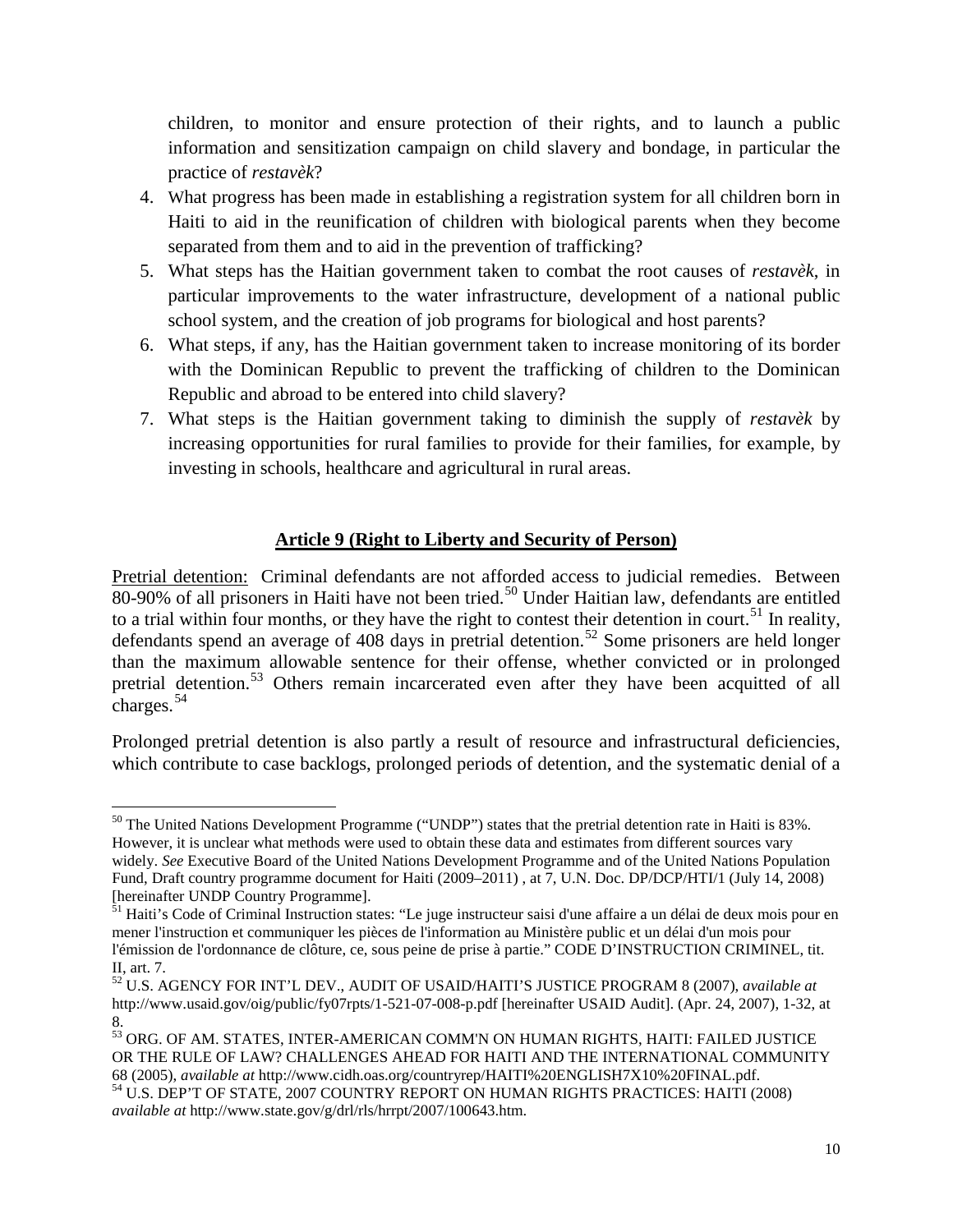trial within a reasonable period of time.<sup>[55](#page-9-4)</sup> Haiti's legal system can handle an estimated 160 to 320 trials a year; in 2007, there were 4,642 detainees awaiting trial.<sup>[56](#page-10-0)</sup> In 2009, the country had only 109 prosecutors and assistant prosecutors.<sup>[57](#page-10-1)</sup> Judges at all levels receive minimal logistical support and the courts are notoriously under-resourced.<sup>[58](#page-10-2)</sup> Poor case management and persistent case backlogs translate into prolonged periods of pretrial detention for the majority of arrestees.

Corruption in the judiciary is perhaps the most significant cause of prolonged pretrial detention. Haiti's prisons are at the center of a nationwide bribery racket within the justice system in which prosecutors, defense attorneys and judges extort money.<sup>[59](#page-10-3)</sup> The result of this collusion is that those with the financial means to hire an attorney and bribe officials are relieved of all criminal charges, while those without financial means receive increased pretrial detention with its further exposure to mistreatment and disease.<sup>[60](#page-10-4)</sup> The corruption stems from the fact that judges and staff are underpaid and salaries are insufficient to cover basic living expenses, so they resort to other forms of money making, which may include unofficial attempts to keep pretrial detainees longer than necessary. Furthermore, lack of training impedes the work of courts, and with little opportunity for professional development, political pressures result in serious problems of corruption for which there are no effective accountability mechanisms.<sup>[61](#page-10-5)</sup>

- 1. What procedural safeguards are in place to ensure that any person deprived of his liberty by arrest or detention have access to proceedings before a court, in order that the court may decide without delay on the lawfulness of his detention, and order release if the detention is not lawful?
- 2. What efforts is the Haitian government making to release prison detainees that have been unlawfully held in pretrial detention centers?
- 3. What steps is the Haitian government taking to improve its case management system and advance its backlog of criminal cases to reduce incidents of pre-trial detention?
- 4. What is the Haitian government doing to ensure that the criminal justice system is fair and provides all citizens with due process of law?
- 5. What is the Haitian government doing to carry out the reform of the criminal justice system articulated in the Action Plan for Recovery and Development?

<span id="page-10-5"></span><span id="page-10-4"></span>

<span id="page-10-6"></span> <sup>55</sup> Interview with Mario Joseph, Attorney, Bureau des Avocats Internationaux, in Port-au-Prince, Haiti (July 24, 2009).

<span id="page-10-0"></span><sup>56</sup> U.S. AGENCY FOR INT'L DEV., AUDIT OF USAID/HAITI'S JUSTICE PROGRAM 8 (2007), *available at* http://www.usaid.gov/oig/public/fy07rpts/1-521-07-008-p.pdf [hereinafter USAID Audit]. (Apr. 24, 2007), 1-32, at 8.

<sup>57</sup> Christopher Stone, *A New Era for Justice Sector Reform in Haiti* 1 (Harvard Kennedy School, Faculty Research Working Paper Series RWP10-033, 2010). <sup>58</sup> Id.

<span id="page-10-3"></span><span id="page-10-2"></span><span id="page-10-1"></span><sup>59</sup> INST. FOR JUSTICE & DEMOCRACY IN HAITI & BUREAU DES AVOCATS INTERNATIONAUX, HEALTH IN HUMAN RIGHTS IN PRISON PROJECT (2009), *available at* http://ijdh.org/wordpress/wpcontent/uploads/2010/02/HHRPP-Description-Website.pdf [hereinafter IJDH].  $^{60}$  Id.  $^{61}$  Id.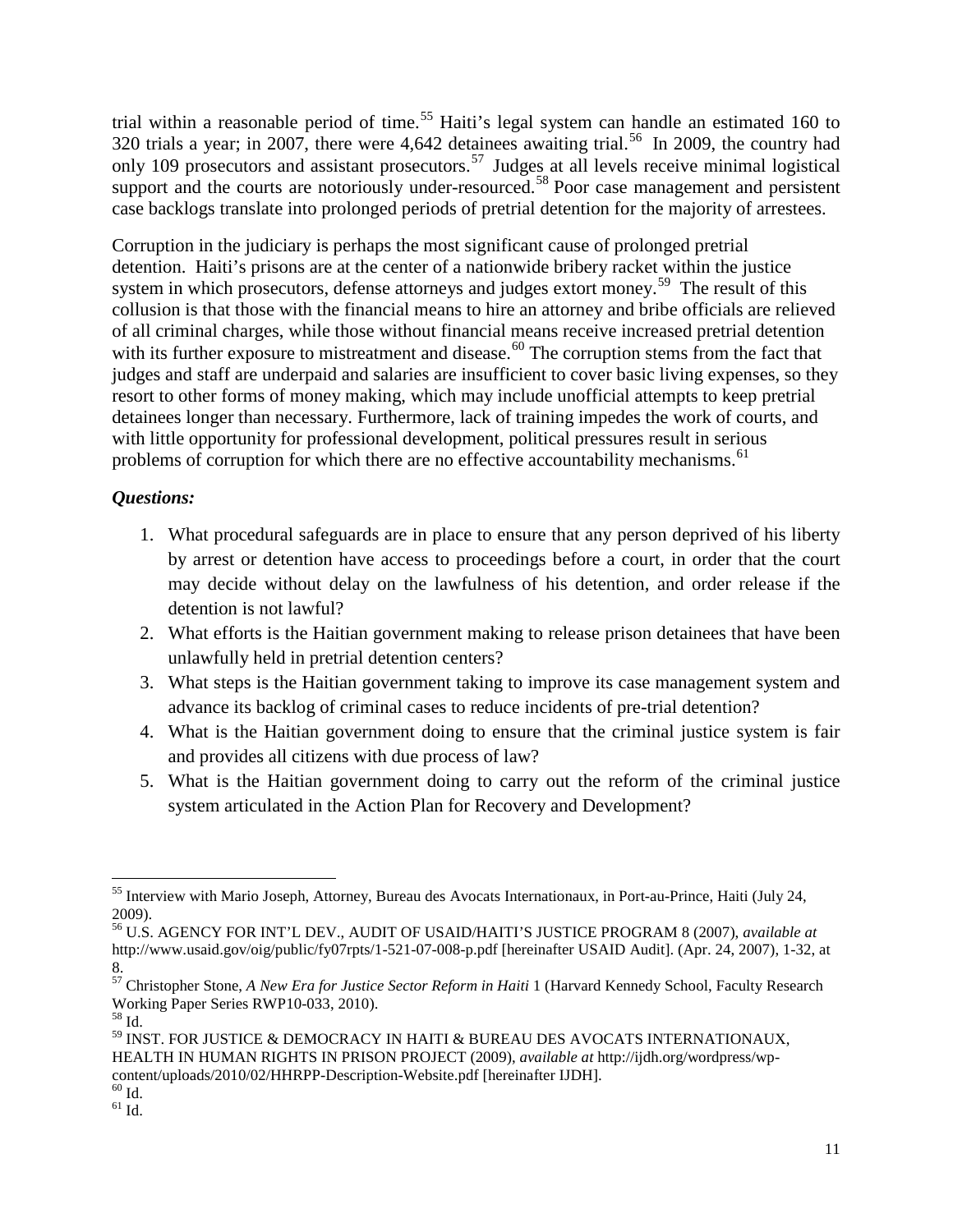6. What is the Ministry of Justice and other relevant Haitian agencies doing to combat corruption in the judicial and prison systems that causes the backlog of cases and pre-trial detention.

## **Article 10 (Treatment of Individuals Deprived of their Liberty)**

Prison conditions: Haiti's prison conditions rank among the worst in the Western Hemisphere detention centers are overcrowded, poorly maintained and unsanitary, periodically lacking in food and water as well as basic medical services and medical isolation units for contagious patients.<sup>[62](#page-10-6)</sup> On May 6, 2008, the Inter-American Court issued a decision in *Yvon Neptune v*. *Haiti*, ordering the government to develop a plan to bring its prisons, which it found to be "inhumane," in line with minimum international standards within two years.<sup>[63](#page-11-0)</sup> To date, little has been done to comply with the Court's order.

Prior to the earthquake, some 8,500 persons were reportedly being held in detention facilities designed to hold just 2,450 inmates by most international standards.<sup>[64](#page-11-1)</sup> Prison facilities are rodent-infested, unlit, and poorly ventilated, with temperatures regularly reaching over 40 degrees Celsius. [65](#page-11-2) The International Committee of the Red Cross (ICRC) indicates that in crisis situations, prisoners should be allotted 2 square meters per person *at an absolute minimum*. Yet the average living space per prisoner was 0.44m2 before the earthquake, reduced to 0.30m2 after the earthquake.<sup>[66](#page-11-3)</sup> This means that prisoners must take turns sleeping on the floor, and many are left standing.<sup>[67](#page-11-4)</sup> In certain cases, especially following the cholera outbreak, the conditions have resulted in an arbitrary deprivation of life because prisoners have been infected and died while in custody because they were not protected from contraction of the disease or given proper care once infected. [68](#page-11-5) Furthermore, there are insufficient programs to improve prison conditions and provide legal assistance to prisoners in Haiti.

Prison conditions for women: Haiti has only one prison in Port-au-Prince designated exclusively for women offenders. Apart from this, women are detained in separate cells in mixed-gender

 $62$  Yvon Neptune v. Haiti, Merits, Reparations, and Costs, Judgment, Inter-Am. Ct. H.R. (ser. C) No. 180 (May 6, 2008).

<span id="page-11-0"></span> $63$  Id.

<span id="page-11-1"></span><sup>64</sup> U.S. DEP'T STATE, 2008 COUNTRY REPORT ON HUMAN RIGHTS PRACTICES: HAITI (2009), *available* 

<span id="page-11-2"></span><sup>&</sup>lt;sup>65</sup> ANNE FULLER ET AL., VERA INST. OF JUSTICE, PROLONGED PRETRIAL DETENTION IN HAITI 18 (2002), *available at* http://haiticci.undg.org/uploads/ Vera%20Institute\_2002.pdf; see also *August v. Ridge*, 395 F.3d

<span id="page-11-6"></span><span id="page-11-3"></span><sup>&</sup>lt;sup>66</sup> U.N. Independent Expert on the Situation of Human Rights in Haiti, Report of the Independent Expert on the *Situation of Human Rights in Haiti*, U.N. Doc. A/HRC/14/44/Add.1 (May 31, 2010) (by Michel Forst).<br><sup>67</sup> AMNESTY INT'L, REPORT 2009: HAITI (2009), *available at* <br>http://thereport.amnesty.org/en/regions/americas/haiti.

<span id="page-11-4"></span>

<span id="page-11-5"></span><sup>&</sup>lt;sup>68</sup> Int'l Comm. of the Red Cross, *Haiti: ICRC Steps Up Work to Fight Cholera* (Nov. 26, 2010), http://www.icrc.org/eng/resources/documents/update/2010/haiti-update-2010-11-26.htm (reporting that 22 had died in the National Penitentiary as of November 26, 2010). Human rights lawyers investigating cholera in Hinche, Mirebalais, and Saint Marc reported that two prisoners had died in each prison as of January 2011. One American deportee held in a police holding cell died of cholera on January 29, 2011. Eric N. Marcus, M.D., *Haiti: A Deportation Death Sentence?,* HUFFINGTON POST*,* March 16, 2011.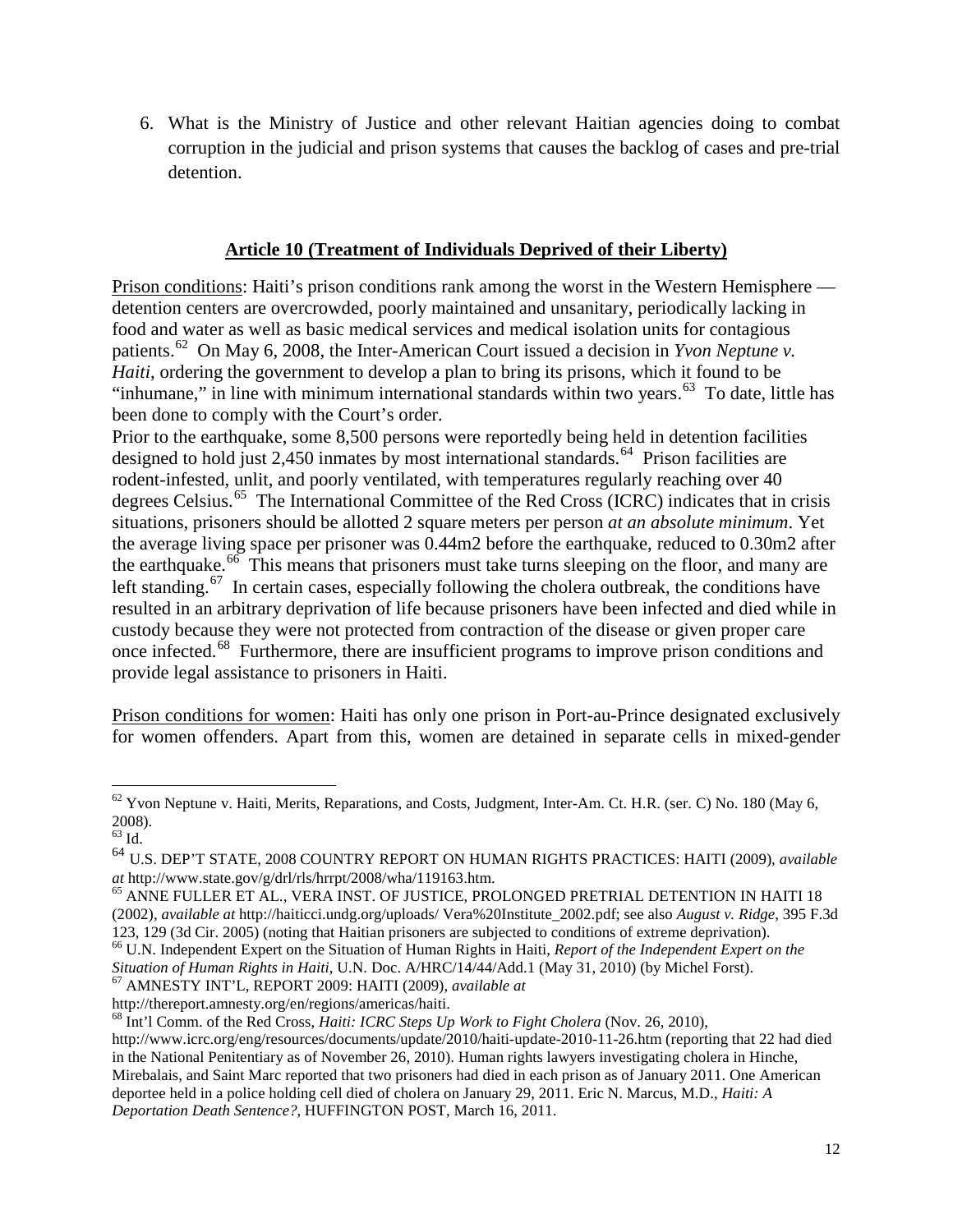facilities.<sup>[69](#page-11-6)</sup> The women's prison was designed to house approximately 30 inmates; however, up to 300 are typically confined in the space.<sup>[70](#page-12-0)</sup> As of February 22, 2011, there were 255 prisoners in the facility, of them only 28 had been convicted.<sup>[71](#page-12-1)</sup> Women are incarcerated indiscriminately, and pregnant and menstruating women are confined in the same clustered unsanitary conditions as described elsewhere in this report. This causes pregnant women to run a high risk of miscarriage.<sup>[72](#page-12-2)</sup> When babies are carried full-term, women give birth in a small makeshift clinic inside the prison, without access to emergency medical care in a room ill equipped to handle difficult births. On average, one baby is born every month in the prison.<sup>[73](#page-12-3)</sup> Despite their status as new mothers, these women's cases are not expedited, and they may spend years behind bars before they are able to see children – wasting an opportunity for rehabilitation.

Lack of prison segregation for children and the accused: Accused persons are not segregated from convicted persons and are subjected to the same prison conditions and treatment as the convicted. While the Haitian Penal Code prohibits the incarceration of children under 16 years old, they are routinely held in prison.<sup>[74](#page-12-4)</sup> Children accused of a crime are often held in pre-trial detention without the benefit of due process.[75](#page-12-5) Outside of Port-au-Prince there are no separate prisons for children, and children are often put in the same cells as adults.<sup>[76](#page-12-6)</sup>

- 1. What steps is the Haitian government taking to ensure that the prison system offers prisoners the opportunity for rehabilitation and reformation?
- 2. Given the well-documented adverse mental health effects of overcrowded confinement, how many prisoners with diagnosed mental health problems are currently held in such confinement and what measures are being taken to monitor, address and protect prisoners in long term imprisonment from mental health problems?
- 3. What is the government doing to assure that prisons are operated in accordance with standards that respect human dignity, and guarantees the right to life, health, and respect of the human person for all citizens without distinction as required under the Haitian Constitution?
- 4. What is the government doing to carry out the reform of the criminal justice system articulated in the Action Plan for Recovery and Development?
- 5. What is the government doing to ensure compliance with the 2008 binding judicial decision in *Yvon Neptune v. Haiti* by the Inter-American Court on Human Rights that

<span id="page-12-7"></span> <sup>69</sup> Alternative Chance, et al., *Criminal Justice, Submission to the United Nations Universal Periodic Review* (March 2011), *available at* http://ijdh.org/archives/17961 [Alternative Chance report].<br>
<sup>70</sup> Id.<br>
<sup>71</sup> Id.<br>
<sup>72</sup> Id.<br>
<sup>73</sup> Id.<br>
<sup>74</sup> Inst. for Justice & Democracy in Haiti, Health & Human Rights Prison Project, Feb. 2008, 1-21

<span id="page-12-0"></span>

<span id="page-12-1"></span>

<span id="page-12-2"></span>

<span id="page-12-4"></span><span id="page-12-3"></span>*at* http://www.ijdh.org/pdf/HHRPP.pdf. <sup>75</sup> U.N. Independent Expert on the Situation of Human Rights in Haiti, *Report of the Independent Expert on the* 

<span id="page-12-5"></span>*Situation of Human Rights in Haiti*, U.N. Doc. A/HRC/14/44/Add.1 (May 31, 2010) (by Michel Forst)<sup>76</sup> Alternative Chance Report, supra note 67.

<span id="page-12-6"></span>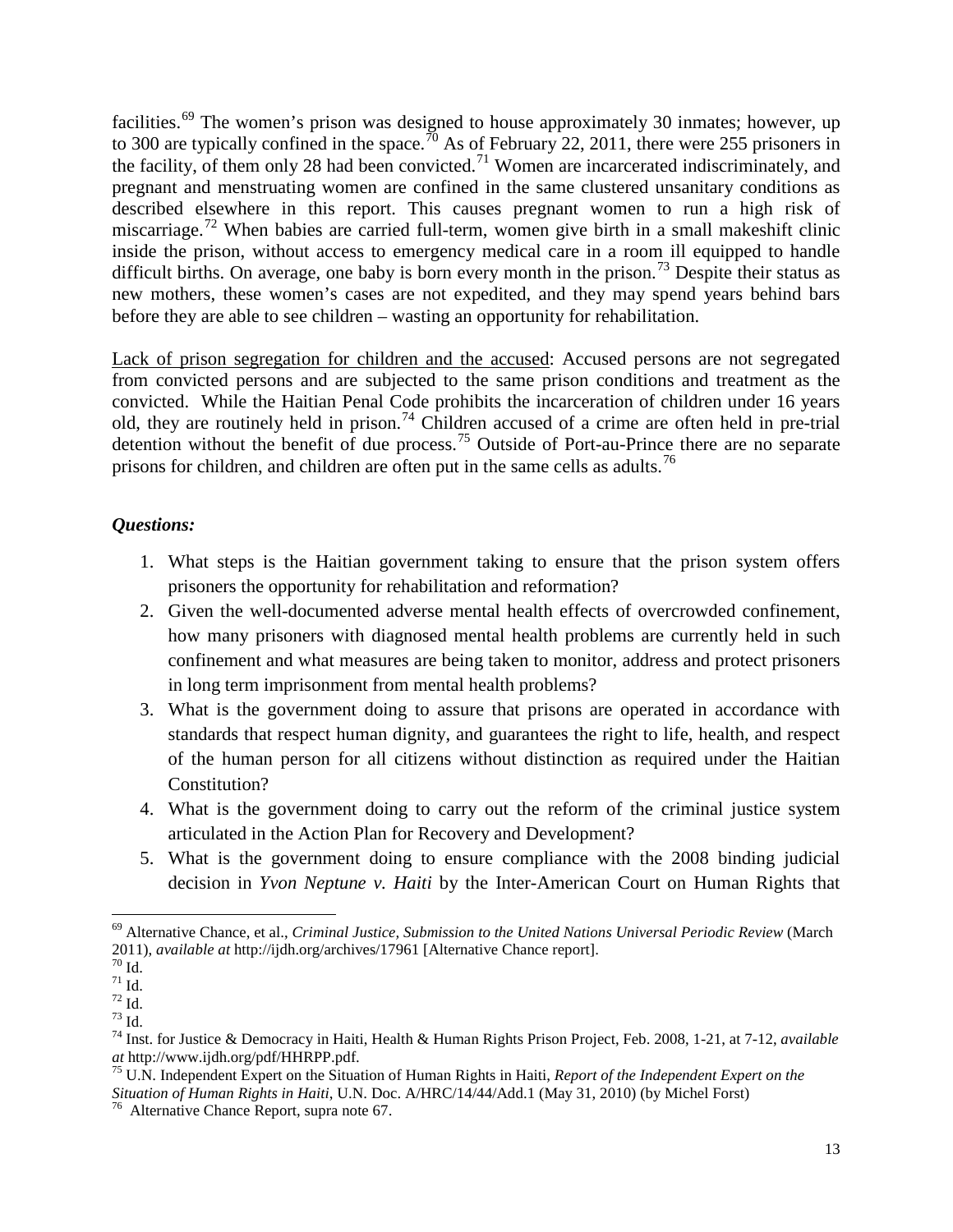ordered the Haitian government to develop a plan to bring its "inhumane" prisons in line with minimum international standards within two years?

- 6. What has been done to provide women with access to separate prison facilities as men with improved conditions, including construction of additional women's prisons?
- 7. What steps is the Haitian government taking to ensure that pregnant incarcerated women in Haiti's prisons are given access to adequate and emergency medical care during delivery?
- 8. What steps is the Haitian government taking to make sure at that accused persons are segregated from convicted persons?
- 9. What steps is the Haitian government taking to ensure that incarcerated children under the age of 18 are housed separately from adults?

## **Article 14 (Equality Before the Courts)**

Unfair Trial Procedures: Although a fair trial is a fundamental component of due process recognized under Haitian law, as well as Art 14, numerous factors inhibit the widespread exercise of the right to a fair trial. Both Creole and French are Haiti's official languages.<sup>[77](#page-12-7)</sup> French is only spoken by 20-40% of Haitians, yet legal proceedings at the trial and appellate courts are almost always conducted primarily in French. Despite this, translation services are almost never provided in the courts, except when a non-French speaker is being questioned.<sup>[78](#page-13-0)</sup> Consequently, many criminal defendants cannot understand or meaningfully engage with the legal proceedings being conducted against them. Many defendants cannot challenge the state's witnesses, call their own witnesses, or otherwise present exculpatory evidence as a result of the language barrier.<sup>[79](#page-13-1)</sup> This effectively inhibits many defendants' ability to mount a meaningful defense.

Lack of Defense Counsel: Most criminal defendants cannot afford a lawyer and therefore receive inadequate representation.<sup>[80](#page-13-2)</sup> The availability and quality of legal pro bono services in Haiti is substantially inadequate. The Bar Association organizes free legal representation for all defendants at the *assises*, but the lawyers are often inexperienced, usually poorly-prepared and are frequently law school graduates who have yet to complete their requirements to practice law.<sup>[81](#page-13-3)</sup> Despite the minimum guarantee of having adequate time and means to prepare a defense, reports show that defense attorneys are often given mere days to prepare a case, including complex felony cases such as murder trials.<sup>[82](#page-13-4)</sup>

<span id="page-13-0"></span><sup>&</sup>lt;sup>77</sup> HAITI CONST. art. 5 (1987).<br><sup>78</sup> Christopher Stone, *A New Era for Justice Sector Reform in Haiti* 1 (Harvard Kennedy School, Faculty Research<br>Working Paper Series RWP10-033, 2010).

<span id="page-13-3"></span>

<span id="page-13-2"></span><span id="page-13-1"></span><sup>&</sup>lt;sup>79</sup> Alternative Chance Report, supra note 67 at 8. 80 Id. 80 Id. 80 Id. 80 Id. 81 ORG. OF AM. STATES, INTER-AMERICAN COMM'N ON HUMAN RIGHTS, HAITI: FAILED JUSTICE OR THE RULE OF LAW? CHALLENGES AHEAD FOR HAITI AND THE INTERNATIONAL COMMUNITY 68 (2005), *available at* http://www.cidh.oas.org/countryrep/HAITI%20ENGLISH7X10%20FINAL.pdf [hereinafter OAS Report]

<span id="page-13-5"></span><span id="page-13-4"></span><sup>&</sup>lt;sup>82</sup> Alternative Chance Report, supra note 67 at 9.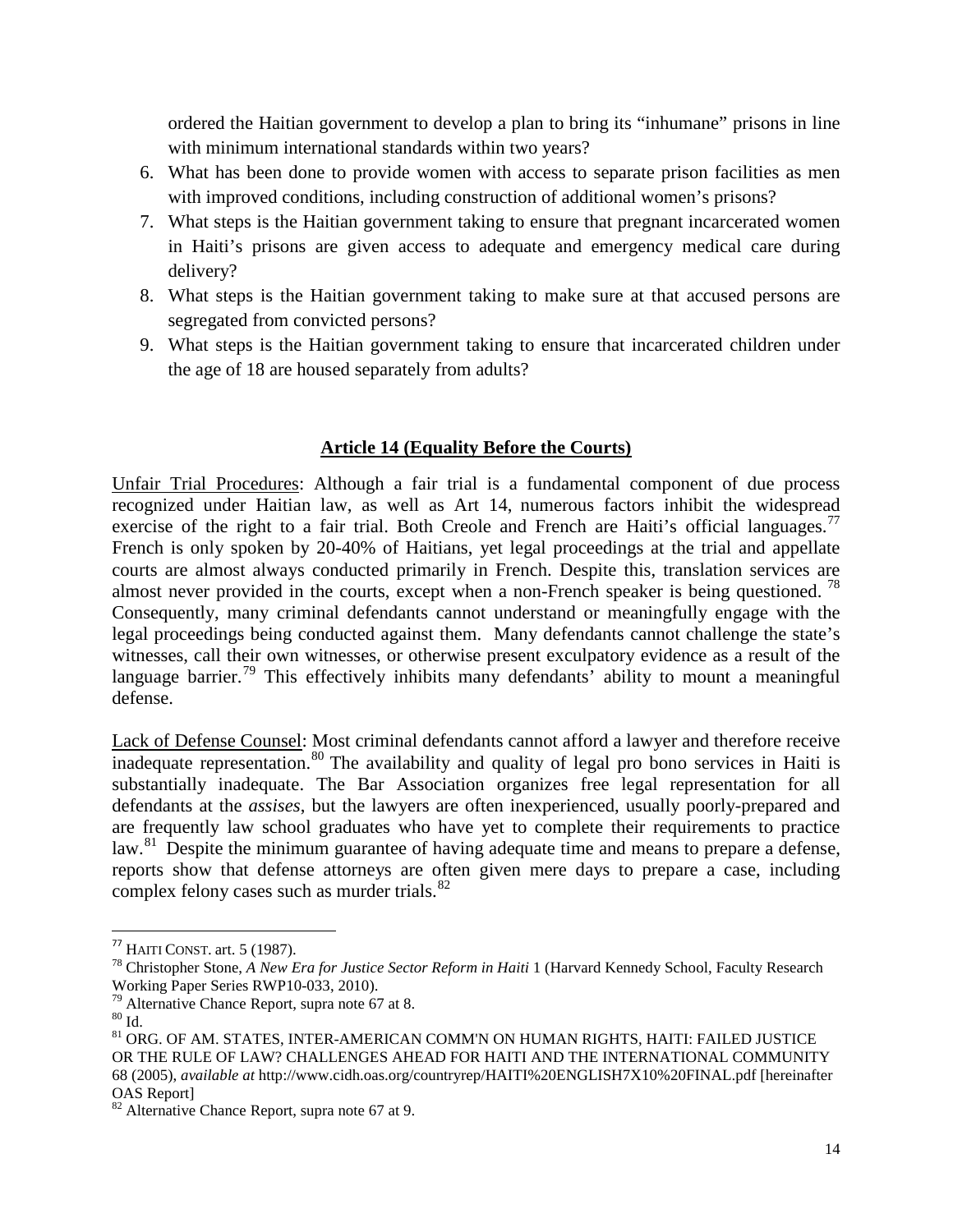Corruption: Corruption in the court system also impacts equal access. Those with money are able to bribe judges, prosecutors and police, and those with higher political influences, essentially buying justice.<sup>[83](#page-13-5)</sup>

## *Questions:*

- 1. What procedures are in place to ensure the provision of adequate counsel for indigent criminal defendants? Are there minimum requirements for establishing effective assistance of counsel, and if so, what enforcement mechanisms are in place?
- 2. What efforts are being made to ensure that sufficient funds are appropriated for indigent defense programs?
- 3. What steps have been taken to ensure that all legal proceedings are language accessible to criminal defendants, including the provision of language interpreters when necessary?
- 4. What is the Ministry of Justice and other relevant Haitian agencies doing to combat corruption in the judicial systems that impacts Haitians' equal access to the court system?

## **Article 17 (Freedom from Arbitrary Interference with Privacy, Family, Home, or Correspondence)**

Extrajudicial Forced Evictions in IDP camps: As described more fully above (see section under ICCPR Article 6, p. 6), one in five Haitians living in IDP camps face active threats of forced eviction. Evicting families from their displacement camp without adequate legal protections is potentially the most arbitrary and abusive interference of one's home, family and privacy imaginable. These families who have lost everything and live at the mercy of aid agencies have the right to protection from the Haitian government against such interference and attacks. While the homes being destroyed by private landowners and Haitian police are simple shelters made of tents or tarpaulins, they have become permanent shelters for earthquake victims. Additionally, belongings of the families are destroyed during these evictions.

- 1. What steps has the Haitian government taken to prevent violent and forceful evictions from post-earthquake IDP camps and protect victims?
- 2. What steps has the Haitian government taken to comply with the Precautionary Measures issued by the Inter-American Commission in November 2010 that recommends protection of Haitians displaced by the earthquake and living in IDP camps?
- 3. Has the Haitian government attempted to minimize and prevent the interference with internally displaced families of their privacy, home and family during evictions and relocations from IDP camps, and if so how?

<span id="page-14-0"></span><sup>83</sup> OAS Report, supra note 81.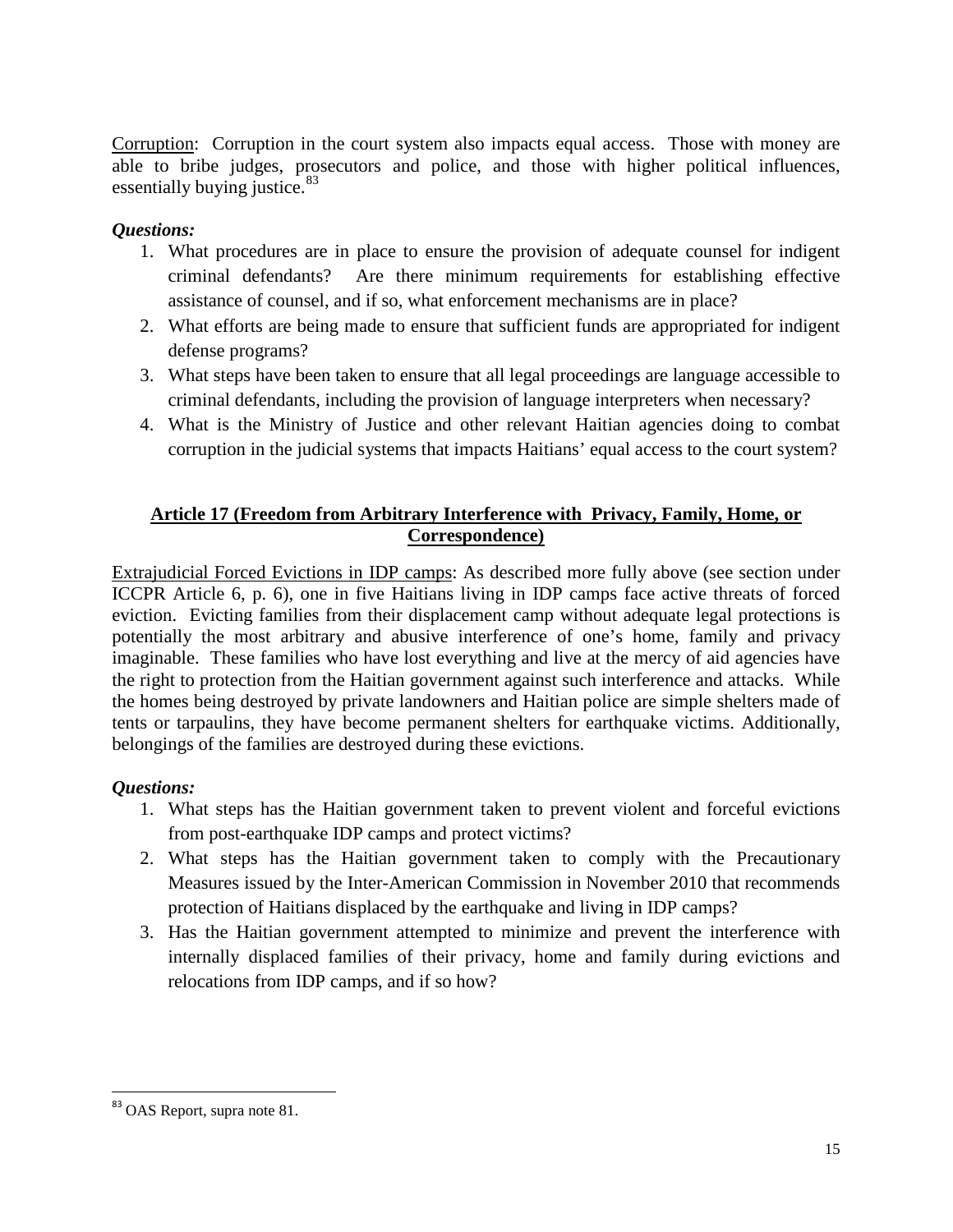#### **Article 19 (Freedom of Expression)**

Freedom of Press: On February 2, 2012, over 30 grassroots organizations and hundreds of demonstrators demanded that President Martelly respect journalists.<sup>[84](#page-14-0)</sup> There have been reports that the President has made several verbal attacks against members of the press since taking office in May 2011, including being hostile, insulting and making fun of the press when journalists ask controversial questions. <sup>[85](#page-15-0)</sup> The President asks journalists for which media they work for before answering a question, and frequently declines to answer questions from media outlets that have been critical of him. The following incidents were recorded by the Association of Haitian Journalists: [86](#page-15-1)

In Gonaives, May 22, 2011, agents of the Departmental Unit for the Maintenance of Order (UDMO) ransacked and broke equipment of journalists covering the visit of President Martelly following a fire in the Gonaives public market. In Port-au-Prince, July 27, 2011, President Martelly at the launch of the travel magazine, *Magic Haiti*, accused the press for being responsible for projecting the negative image of Haiti to the outside and asked the press to shut up. The President threatened to use force against those who spoke ill of the country, including the press. In Jacmel on 28 July 2011, President Martelly's security guards jostled and expelled journalists from the conference room on a visit he was doing in the city.

Other incidents have also been reported. In December 2011, President Martelly at a press conference confiscated the tape recorder of a journalist and returned it after turning off the unit and removing the batteries. On February 3, 2012, President Martelly insulted a journalist at a press event. At the end of February 2012, a meeting was held at the National Palace, chaired by the President's wife, Sofia Martelly, in an attempt to control the media in Haiti. The meeting was attended by senior officials of the State and the Chief Prosecutor of the Port-au-Prince Trial Court.

In April 2011, a few weeks before President Martelly took office, arsonists destroyed a Haitian community radio station, Tèt Ansanm Karis. [87](#page-15-2) The director of the Haitian communications association SAKS and Haiti representative for the World Association of Community Radio Broadcasters (AMARC) said that the arsonists were identified by radio staff and neighbors as supporters of a legislative candidate from the President Preval's Unity party.<sup>[88](#page-15-3)</sup> Five journalists have been killed since 2000 reportedly as a direct result of their reporting.<sup>[89](#page-15-4)</sup>

## *Questions:*

1. What steps has the Haitian government taken to protect Haitians' freedom of speech and expression, including the right to disseminate information orally and in print through the media of her or his choice?

<span id="page-15-5"></span><sup>84</sup> http://defend.ht/news/articles/community/2612-haiti-press-protesters-ask-martelly-to-respect-haitian-journalists; http://www.lenouvelliste.com/article.php?PubID=&ArticleID=102422.<br><sup>85</sup> http://cpj.org/blog/2012/02/was-letter-to-haiti-website-just-part-of-martellys.php.

<span id="page-15-0"></span>

<span id="page-15-2"></span><span id="page-15-1"></span><sup>&</sup>lt;sup>86</sup> http://www.lenouvelliste.com/article.php?PubID=&ArticleID=98121.<br><sup>87</sup> http://cpj.org/2011/04/haitian-radio-station-destroyed-in-arson-attack.php<br><sup>88</sup> Id

<span id="page-15-3"></span>

<span id="page-15-4"></span><sup>89</sup> http://cpj.org/killed/americas/haiti/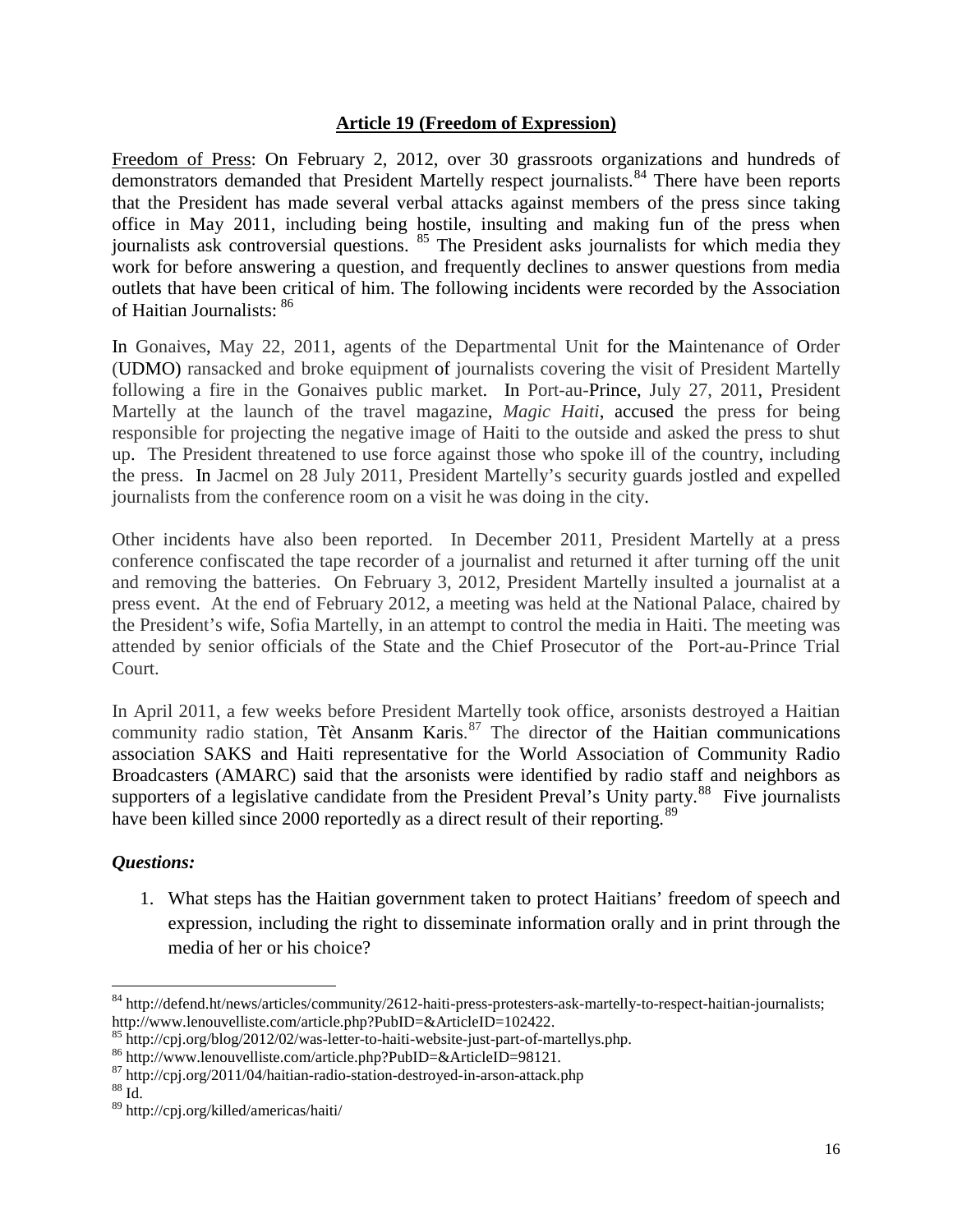2. What is the Haitian government doing to protect journalists from retribution for their expression of opinions through their work?

## **Article 22 (Freedom of Association)**

Freedom of association and collective bargaining remain elusive in Haiti due to the lack of adequate and just enforcement mechanisms, as well as the high rate of unemployment that guarantees employers a ready pool of replacement workers. Workers reported termination in retaliation for trying to organize, and denial of access to organizers seeking to engage with workers around their associational and bargaining rights.<sup>[90](#page-15-5)</sup> Other workers report Haitian police facilitate the crackdown on associational and collective bargaining rights by pursuing unlawful arrests and arbitrary detention of labor leaders engaged in exercising their associational rights. Furthermore, those unions that do exist are often under the control of the employer and not the employees, leaving the workers without true representation.

In September 2011, six members of the executive committee of a new trade union formed by workers in the garment sector (SOTA) were terminated by three factories days after the union registered with the government. Better Work Haiti, a labor compliance and monitoring program between the International Labour Organization (ILO) and the International Finance Corporation (IFC), issued a report in October 2011 finding "evidence of violations of freedom of association," including evidence that they "were terminated based on their trade union affiliation" and that the employer was undermining the new union "to curtail its growth before it had the opportunity to expand its membership."<sup>[91](#page-16-0)</sup> The report recommended that the workers be reinstated with back pay.

A new industrial park in the north of Haiti, outside Cap Haitien, touted as "the largest single private investment in modern Haitian history", is part of a larger effort to put textile manufacturing at the heart of Haiti's economic development. Only one out of the 23 textile existing factories in Haiti is unionized.<sup>92</sup> Unless the government takes affirmative actions to protect workers' rights to collectively bargain and establish/join a trade union, workers' rights will be routinely violated.

## *Questions:*

1. What actions has the Haitian government taken to monitor and ensure that employers comply with workers' rights to freedom of association and bargain collectively?

 <sup>90</sup> *See* Solidarity Center, *UNEQUAL EQUATION: THE LABOR CODE AND WORKER RIGHTS IN HAITI*, for a detailed account of workplace abuses in Haiti, specifically around the rights to collective bargaining and freedom of association, July 2003, *available at* http://www.solidaritycenter.org/files/UnequalEquation.pdf.

<span id="page-16-0"></span><sup>91</sup> Better Work, *Report on Dismissals of the SOTA1 Union, Executive Committee Members*, 24 November 2011, *available at* http://crocodoc.com/8RLi79d.

<span id="page-16-1"></span><sup>92</sup> Center for Economic and Policy Research, *Investigation Finds Evidence of Violations of Union Rights in Garment Industry*, November 30, 2011, *available at* http://www.cepr.net/index.php/blogs/relief-and-reconstructionwatch/investigation-finds-evidence-of-violations-of-union-rights-in-garment-industry.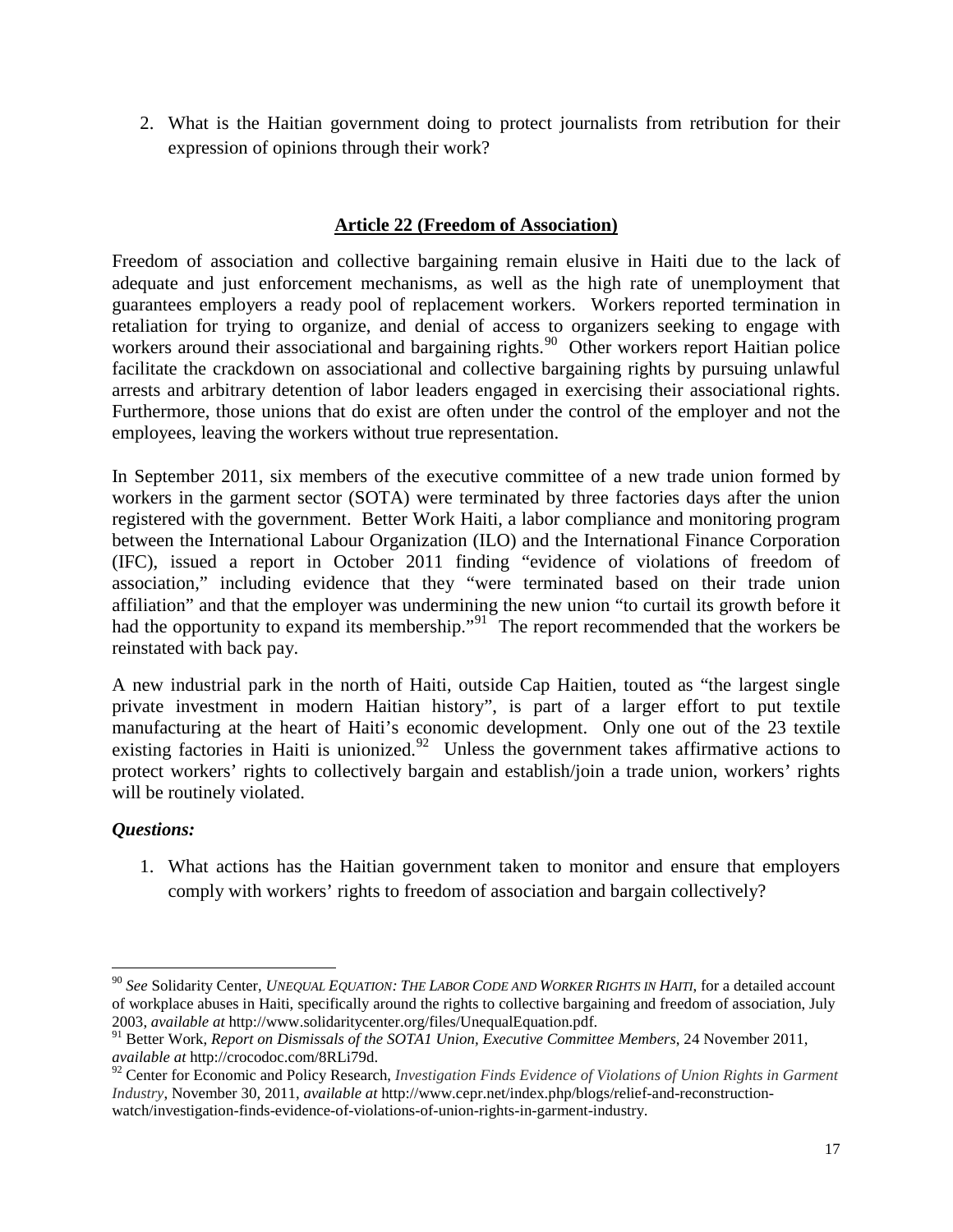- **2.** What steps has the Haitian government taken to protect the right to freedom of association and to form trade unions for the benefit of collective bargaining, particularly in the textile industry, including the provision of adequate remedies for violations?
- 3. What steps is the Haiti government taking to strengthen the labor ministry and labor court to investigate, monitor and provide remedies for allegations of violations for workers' rights to freedom of association and to collectively bargain?

#### **Article 24 (Special Protection of Children)**

Approximately 50 percent of the Haitian population is under 18 years old. Children's rights in Haiti are routinely violated; children lack access to basic services critical to survival and development and are subject to trafficking, sexual violence, and mistreatment in prisons. Following the January 12, 2010 earthquake, conditions ensuring protection for children in Haiti have worsened considerably. For example, homes, schools, and other infrastructure that protect children and are essential to their development were destroyed. While the government's resources are limited, the precarious situation creates a heightened responsibility to protect children.

Article 50 of the Haitian Penal Code provides that when a child over 13 years and under 16 years violates the law, he shall simply be admonished or given to his parents, his guardian or the person having custody. She may also be sent to any other institution of remedial education, in order to receive a moral, civic, and professional education for the number of years the offence requires.

While the Haitian Penal Code prohibits the incarceration of children under 16 years old, children less than 16 years old are routinely held in prison.<sup>[93](#page-16-0)</sup> Outside of Port-au-Prince there are no separate prisons for children, and in some cases children are incarcerated with adults.<sup>94</sup> One study found that 22 prisoners were younger than 18, the age of majority in Haiti. Further analysis revealed that 27 prisoners were minors at the time they were arrested, suggesting that five turned 18 during custody. In addition, the sample included one 13-year old, one 14-year old, and two 15-year olds. Additionally, minors were not segregated from the adult population. Another study found that pre-trial detention, used in Haiti to detain juveniles who have not been convicted of a crime, accounted for 22.2% of the prisoners.<sup>[95](#page-17-1)</sup>

Haitian law addressing children in conflict with the law is greatly outdated. The Haitian government should urge the parliament to pass a Family Code which will provide mechanism to better deal with children in conflict with the law. The institutions of remedial education as required under the Penal Code are nonexistent. Accordingly, steps must be taken to improve prison conditions and to prevent pre-trial detention, especially for juveniles.

<span id="page-17-2"></span> <sup>93</sup> Institute for Justice & Democracy in Haiti, *Health & Human Rights Prison Project*, at 7-12 (February 2008), *available at* http://www.ijdh.org/pdf/HHRPP.pdf.

<span id="page-17-0"></span><sup>94</sup> US Dept of State, Bureau of Democracy, Human Rights, and Labor, *2008 Human Rights Report: Haiti*, *available at* http://www.state.gov/g/drl/rls/hrrpt/2008/wha/119163.htm (February 25, 2009).

<span id="page-17-1"></span><sup>95</sup> Kolbe, and Hutson, *Human Rights Abuse and Other Criminal Violations in Port-au-Prince, Haiti*.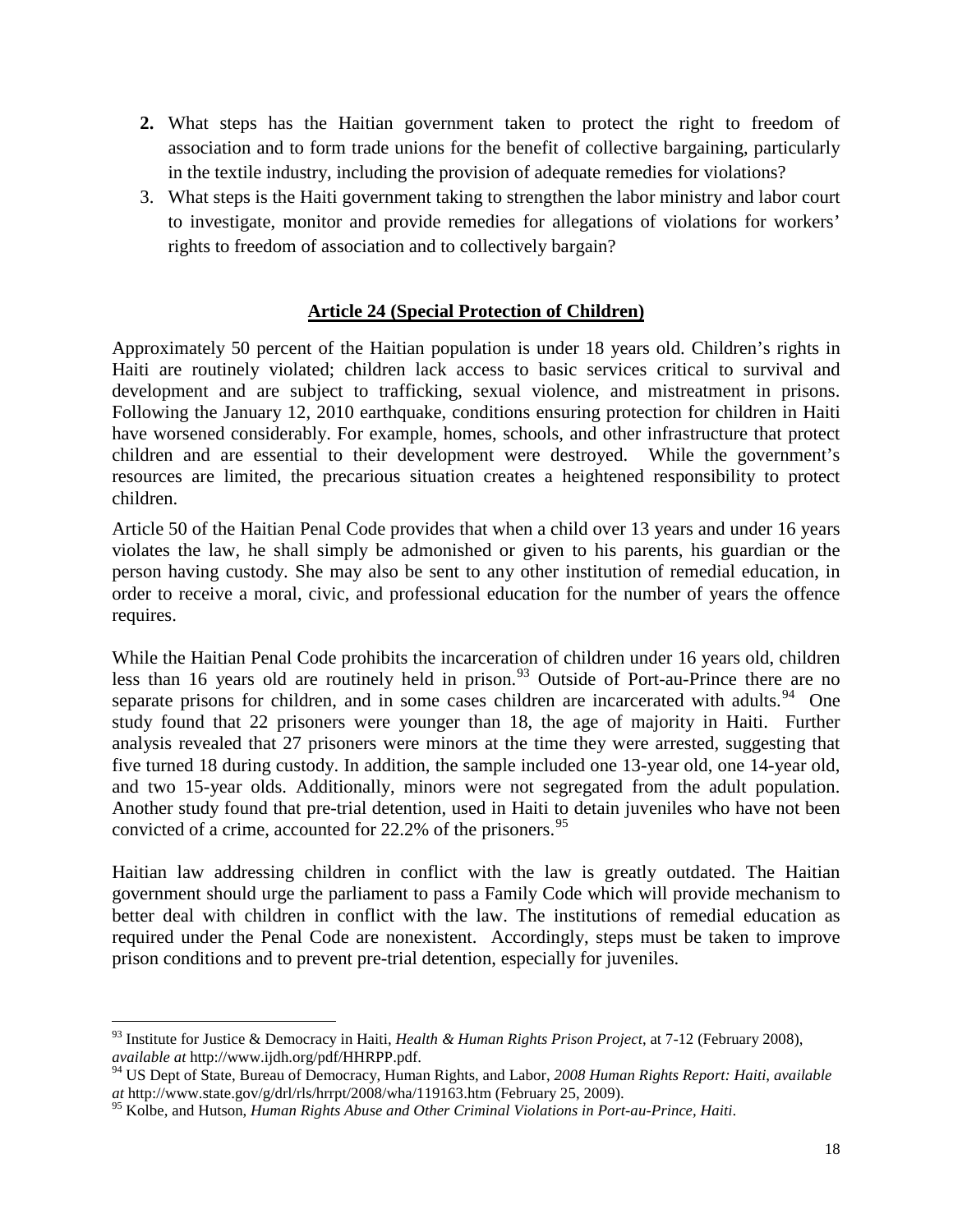## *Questions:*

- 1. What measures is the Haitian government taking to comply with Article 50 of the Haitian Penal Code, which prohibits the incarceration of children under the age of 16? What measures can children under the age of 16 who are incarcerated, and their parents, take to challenge their unlawful incarceration with the justice system?
- 2. What steps is the Haitian government taking to ensure that incarcerated children under the age of 18 are housed separately from adults?
- 3. What steps is the Haitian Ministry of Justice or other relevant ministries taking to address and update conflicts in the law to ensure full protection for minors?

# **Article 25 (Right to Political Participation)**

Election Fraud: As described more fully above (see section under ICCPR Article 1, p. 3), recent elections in Haiti have not allowed Haitians to freely determine their political status. The Constitution calls for a nine-member *Conseil Electorale Permanente* (CEP) to organize and supervise elections independently from the rest of the government.<sup>[96](#page-17-2)</sup> The constitutionally mandated process for selecting the CEP is complicated, and relies on a decentralized nomination process by which local and provincial bodies appoint members. This system, the ASEC system, has never been implemented in practice, in part because the local and provincial bodies have not been established, resulting in the persistent reliance on a provisional council that is unlawfully constituted and subject to political manipulation.<sup>[97](#page-18-0)</sup>

President Martelly has not established a Permanent Electoral Council or even a Provision Electoral Council, consequently local and senatorial elections required to be held in November 2011 by the Constitution have not yet been scheduled. One-third of the senate will term out in May 2012 and local positions will go unfilled, further crippling the Parliament and potentially concentrating power in the executive branch. One-third of the senate will term out in May 2012 and local positions will go unfilled, further crippling the Parliament and potentially concentrating power in the executive branch.

- 1. What steps has the Haitian government taken to schedule senatorial elections to prevent the terms of one-third of the senate from expiring in May 2012?
- 2. What preparations have been made or will be made for the next set of elections to ensure that all eligible political parties may participate, and that all eligible voters are able to register to vote?
- 3. What steps has the Haitian government taken to prevent disorganization, voting irregularities, and fraud in future elections?

<span id="page-18-0"></span><sup>&</sup>lt;sup>96</sup> 1987 Constitution, 191-199<br><sup>97</sup> *The International Community Should Pressure the Haitian Government for Prompt and Fair Elections*, INSTITUTE FOR JUSTICE & DEMOCRACY IN HAITI (June 2010), *available at* http://ijdh.org/archives/13138, at 2-6.